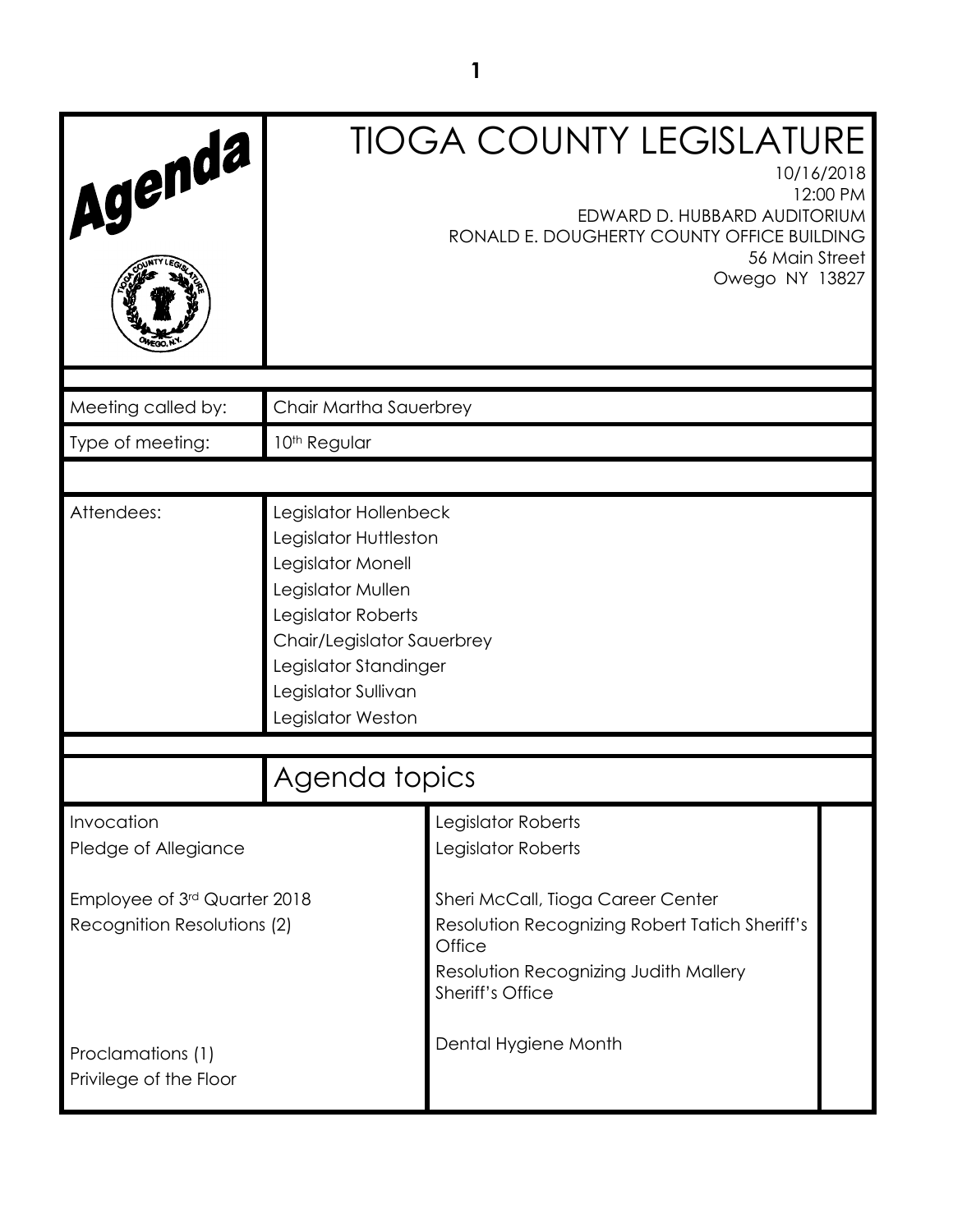| Approval of Minutes                                                                           | September 11, 2018                                                                                                         |
|-----------------------------------------------------------------------------------------------|----------------------------------------------------------------------------------------------------------------------------|
| Petitions, Communications & Notices                                                           |                                                                                                                            |
| Appointments/Reappointments                                                                   |                                                                                                                            |
| <b>Reports Standing Committees</b>                                                            |                                                                                                                            |
| <b>RESOLUTIONS:</b>                                                                           | 1. Set Public Hearing 2019 Budget                                                                                          |
|                                                                                               | 2. Appropriation of Funds Mental Hygiene                                                                                   |
|                                                                                               | 3. Transfer Funds from Contingency and Amend Highway<br>Maintenance Budget                                                 |
|                                                                                               | 4. Transfer Funds from Contingency and Amend Cinders/Salt<br><b>Budget</b>                                                 |
|                                                                                               | 5. Appropriation of Funds 2018 Homeland Security Grant Modify<br>2018 Budget Office of Emergency Services Sheriff's Office |
|                                                                                               | 6. Authorize Acceptance of a 2018 NYS Legislative Grant (LG18-<br>1352-D00), Appropriate Funds and Amend 2018 Budget       |
|                                                                                               | 7. Amend Budget & Transfer of Funds Public Health                                                                          |
|                                                                                               | 8. Appropriation of Funds Social Services                                                                                  |
| 9. Authorize Grant Application Appropriation of Funds Mental<br>Hygiene and Amend 2018 Budget |                                                                                                                            |
|                                                                                               | 10. Approve Funding 2018 Youth Bureau Program                                                                              |
|                                                                                               | 11. Authorize the submission of EMPG 18 Grant Application<br>Office of Emergency Services                                  |
|                                                                                               | 12. Filing of an Application for State Grant from DEC Municipal<br>Waste Reduction and Recycling (MWRR) Program            |
|                                                                                               | 13. Requesting Tioga County Veterans' Service Agency be<br>allowed to pursue a Grant known as Operation Deep Drive         |
|                                                                                               | 14. Authorize Contract with NYS Unified Court System                                                                       |
|                                                                                               | 15. Resolution to Approve a Contract between the Tioga County<br>Probation Dept. and Buddi US, LLC                         |
|                                                                                               | 16. Authorize Inter-Municipal Agreement                                                                                    |
|                                                                                               | 17. Authorize Agreement for replacement of County fiber optic<br>lines                                                     |
|                                                                                               | 18. Authorization to proceed with Shared Services Agreements                                                               |
|                                                                                               | 19. Adoption of Sexual Harassment Prevention Policy                                                                        |
|                                                                                               | 20. Authorize<br>Continuance<br>of Full-Time, Highway<br>Workers<br>(Seasonal) Position Public Works                       |
|                                                                                               | 21. Appointment of Republican Election Commissioner                                                                        |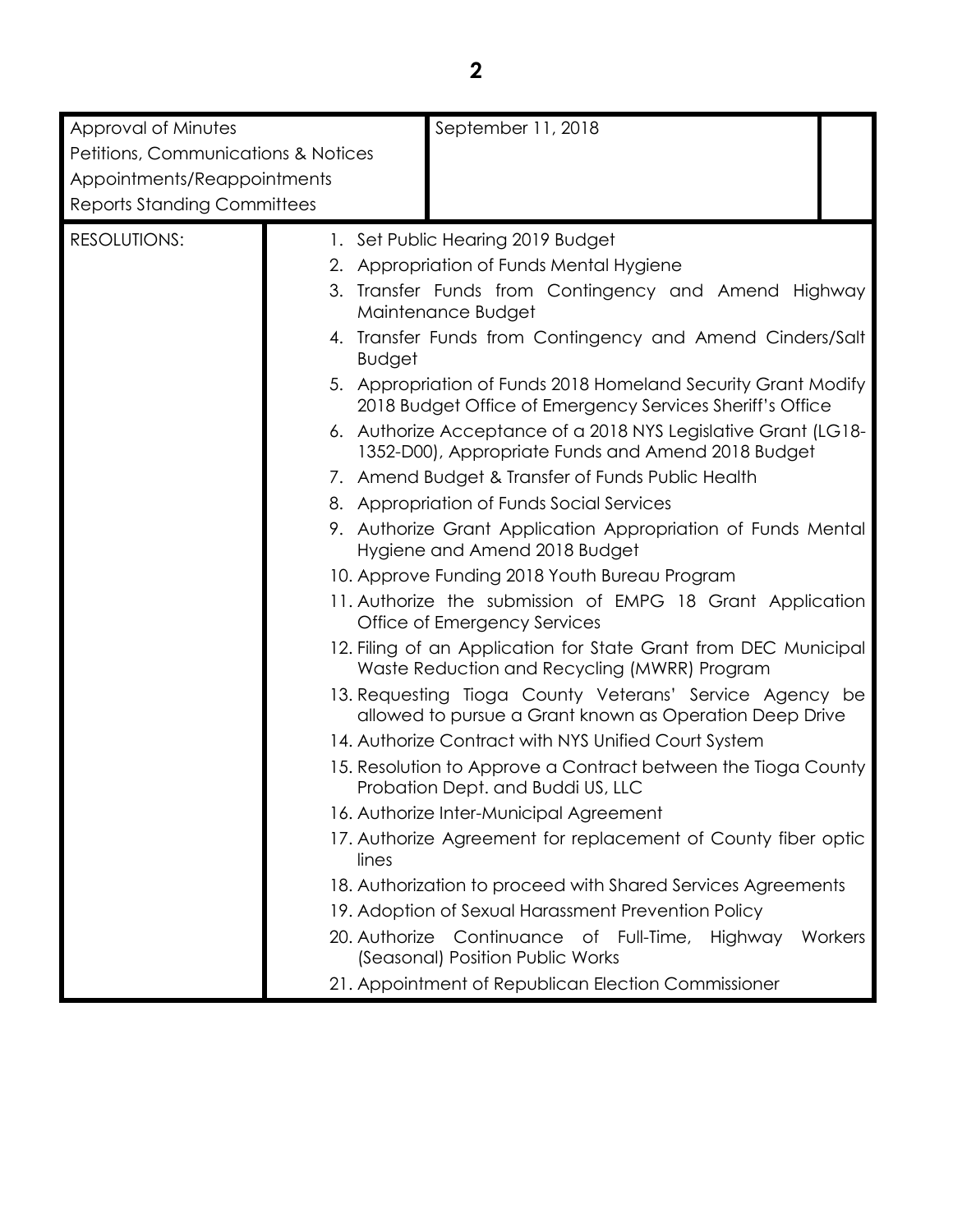REFERRING TO: PUBLIC SAFETY COMMITTEE

RESOLUTION NO. -18 RESOLUTION RECOGNIZING ROBERT TATICH'S 15 YEARS OF DEDICATED SERVICE TO TIOGA COUNTY

WHEREAS: Robert Tatich was appointed as a part-time Corrections Officer on 8/25/03; Reassigned as a full-time Corrections Officer on 7/24/04; and

WHEREAS: Robert Tatich has been dedicated and loyal in the performance of his duties and responsibilities during the past 15 years to Tioga County, thereby earning the respect of his colleagues and peers throughout Tioga County; and

WHEREAS: Robert Tatich will retire from the Tioga County Sheriff's Office on October 29, 2018; therefore be it

RESOLVED: That the Tioga County Legislature, on its own behalf, as well as on behalf of the citizens of Tioga County, express sincere gratitude to Robert Tatich for his 15 years of dedicated and loyal service to the residents of Tioga County; and be it further

RESOLVED: That this resolution be spread upon the minutes of this meeting and a certified copy be presented to this outstanding employee, Robert Tatich.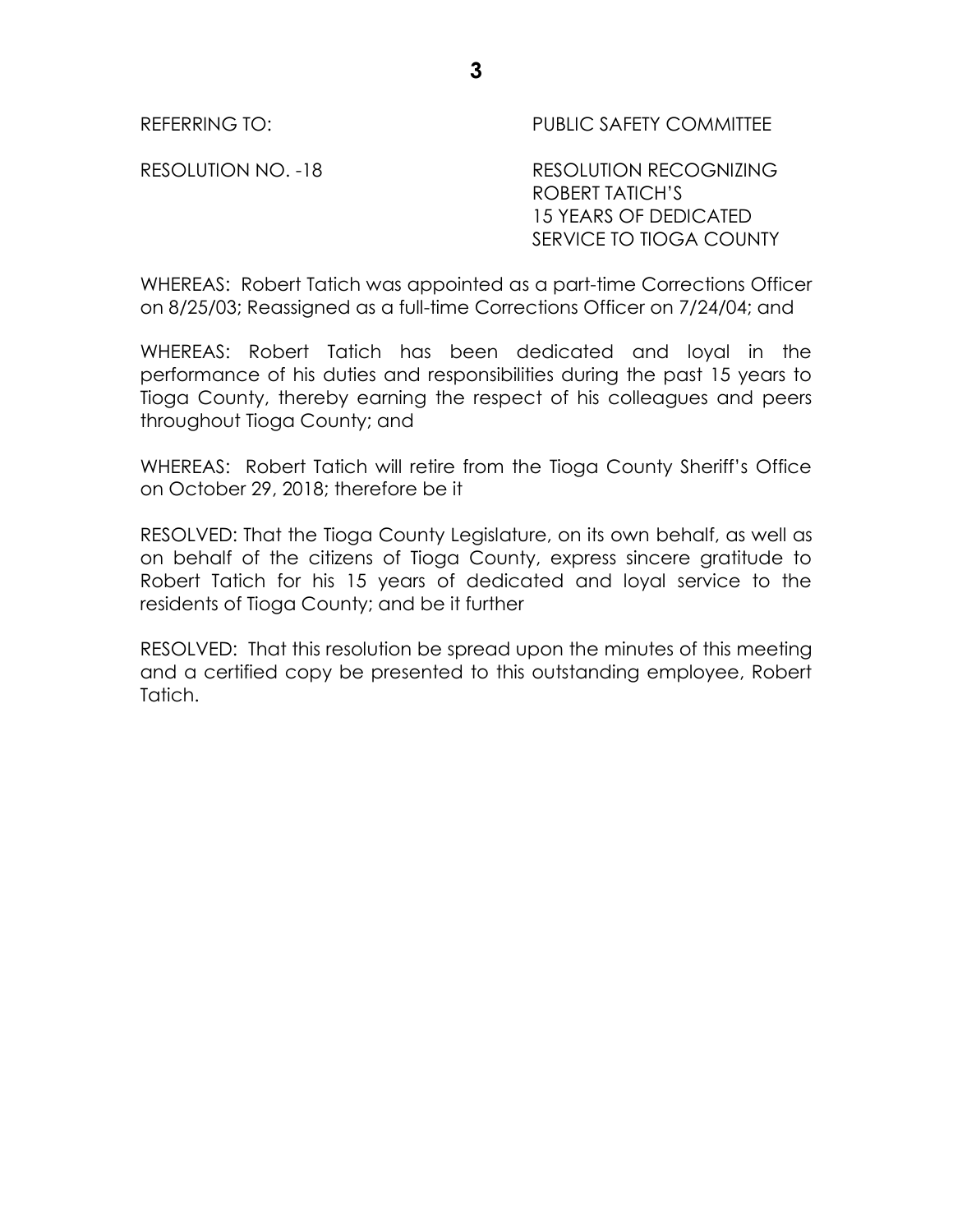REFERRED TO: THE PUBLIC SAFETY COMMITTEE

RESOLUTION NO. -18 RESOLUTION RECOGNIZING JUDITH MALLERY'S 17 YEARS OF DEDICATED SERVICE TO TIOGA COUNTY

WHEREAS: Judith Mallery was appointed as an E911 Dispatcher on 10/13/01; and

WHEREAS: Judith Mallery has been dedicated and loyal in the performance of her duties and responsibilities during the past 17 years to Tioga County, thereby earning the respect of her colleagues and peers throughout Tioga County; and

WHEREAS: Judith Mallery will retire from the Tioga County Sheriff's Office on October 14, 2018; therefore be it

RESOLVED: That the Tioga County Legislature, on its own behalf, as well as on behalf of the citizens of Tioga County, express sincere gratitude to Judith Mallery for her 17 years of dedicated and loyal service to the residents of Tioga County; and be it further

RESOLVED: That this resolution be spread upon the minutes of this meeting and a certified copy be presented to this outstanding employee, Judith Mallery.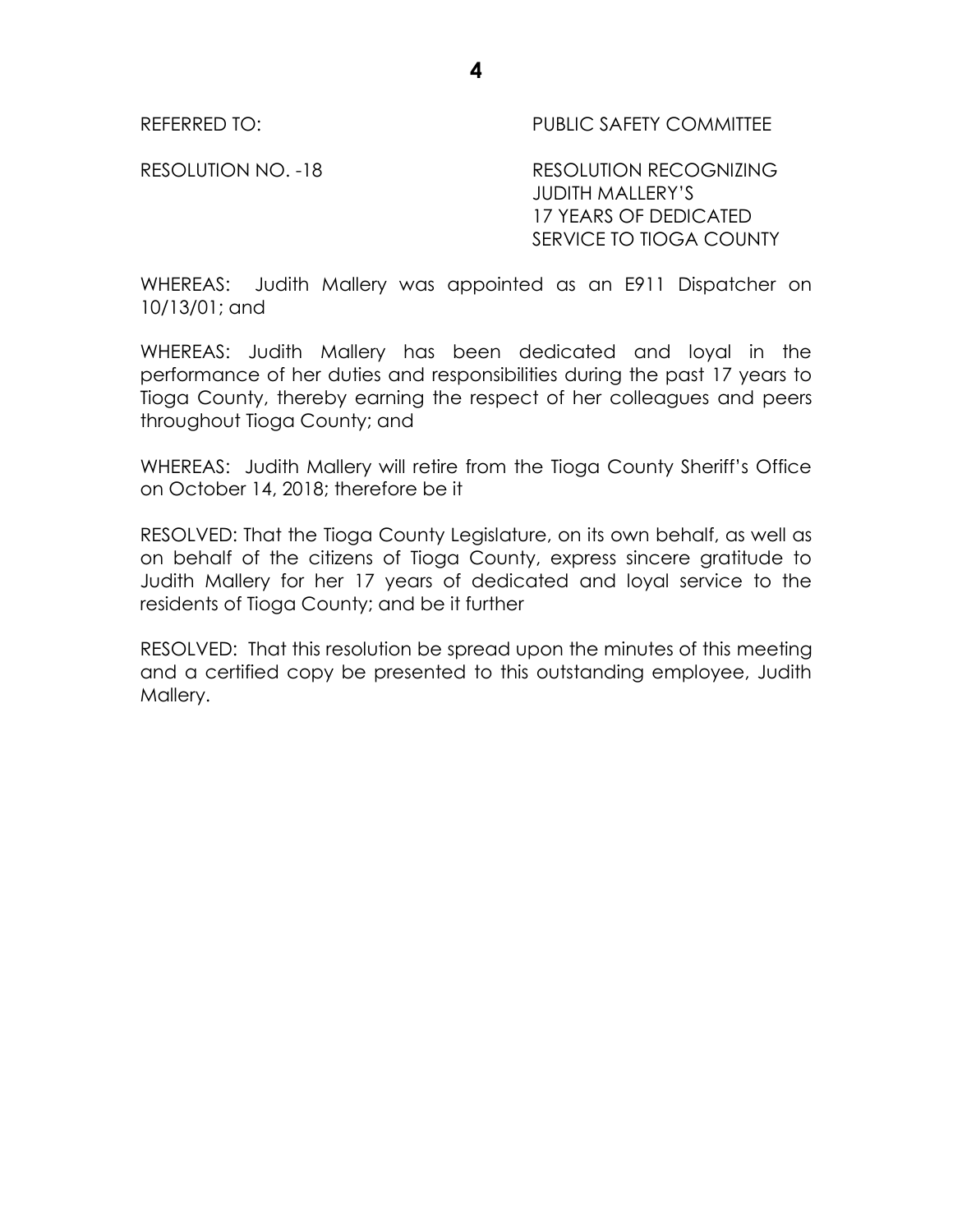## **County of Tioga EXECUTIVE PROCLAMATION**

WHEREAS: October is nationally recognized as Dental Hygiene Month; and

WHEREAS: Good oral hygiene is important in the prevention of diseases such as oral cancer, gingivitis, periodontitis and tooth decay; and

WHEREAS: Tioga County Public Health reports that 50% of adults in Tioga County have lost at least one tooth due to poor oral hygiene; and

WHEREAS: Good oral hygiene begins with tooth brushing twice a day and flossing no less than once each day; and

WHEREAS: Choosing healthy foods and limiting sugary sweets such as candy and soda can help to keep diseases at bay; and

WHEREAS: Routine visits to a dental professional are important for dental cleanings and early disease detection; therefore

THE TIOGA COUNTY LEGISLATURE, County of Tioga, does hereby proclaim the month of October 2018 as:

# **DENTAL HYGIENE MONTH**

and urges all residents to take steps to educate themselves, their families, and the community to brush, floss and smile!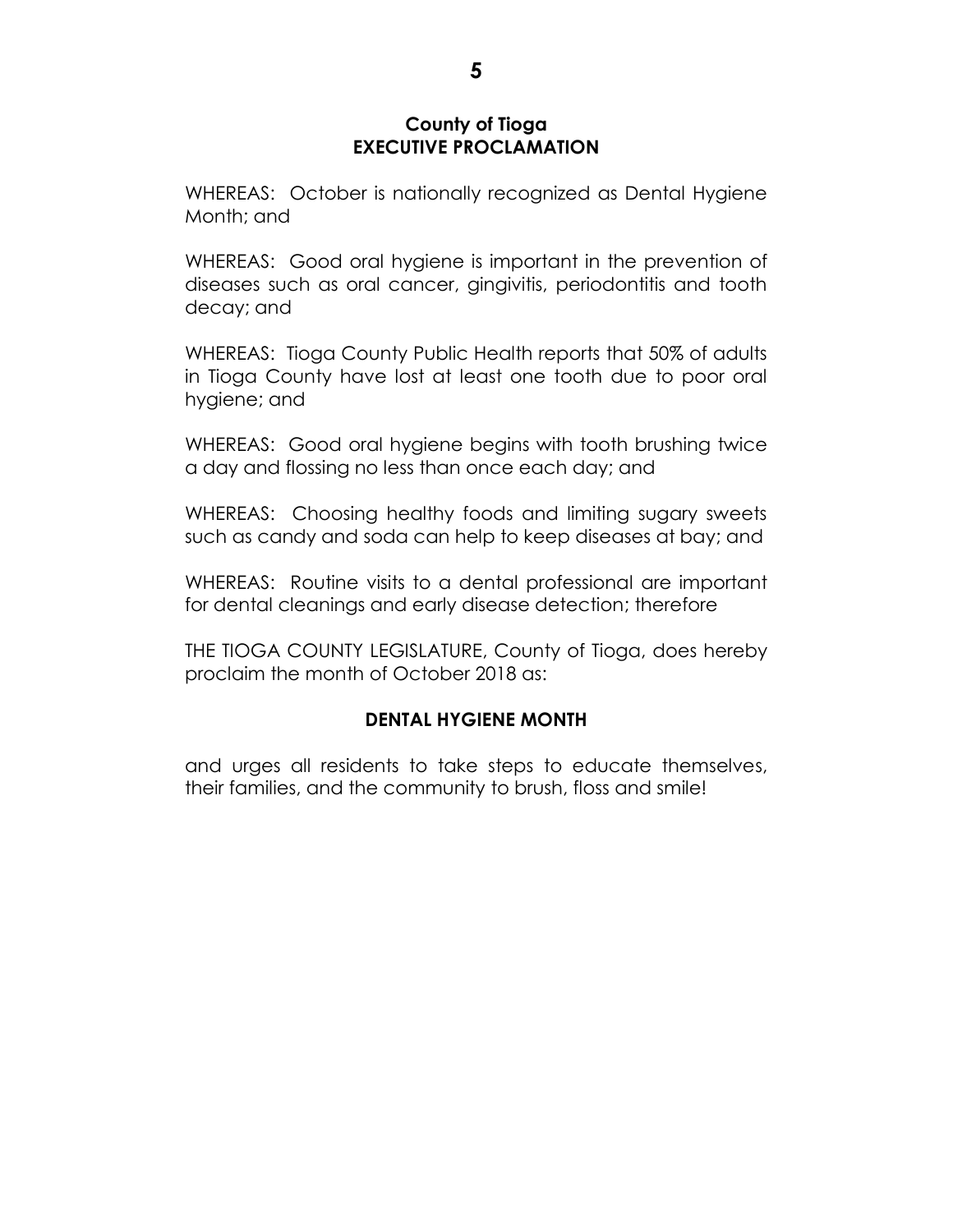REFERRED TO: FINANCE/LEGAL COMMITTEE

RESOLUTION NO. -18 SET PUBLIC HEARING

2019 BUDGET

RESOLVED: That the public hearing on the tentative Tioga County Budget for 2019 be held at 10:00 A.M., Tuesday, November 13, 2018 in the Edward D. Hubbard Auditorium of the County Office Building, 56 Main Street, Owego, New York 13827.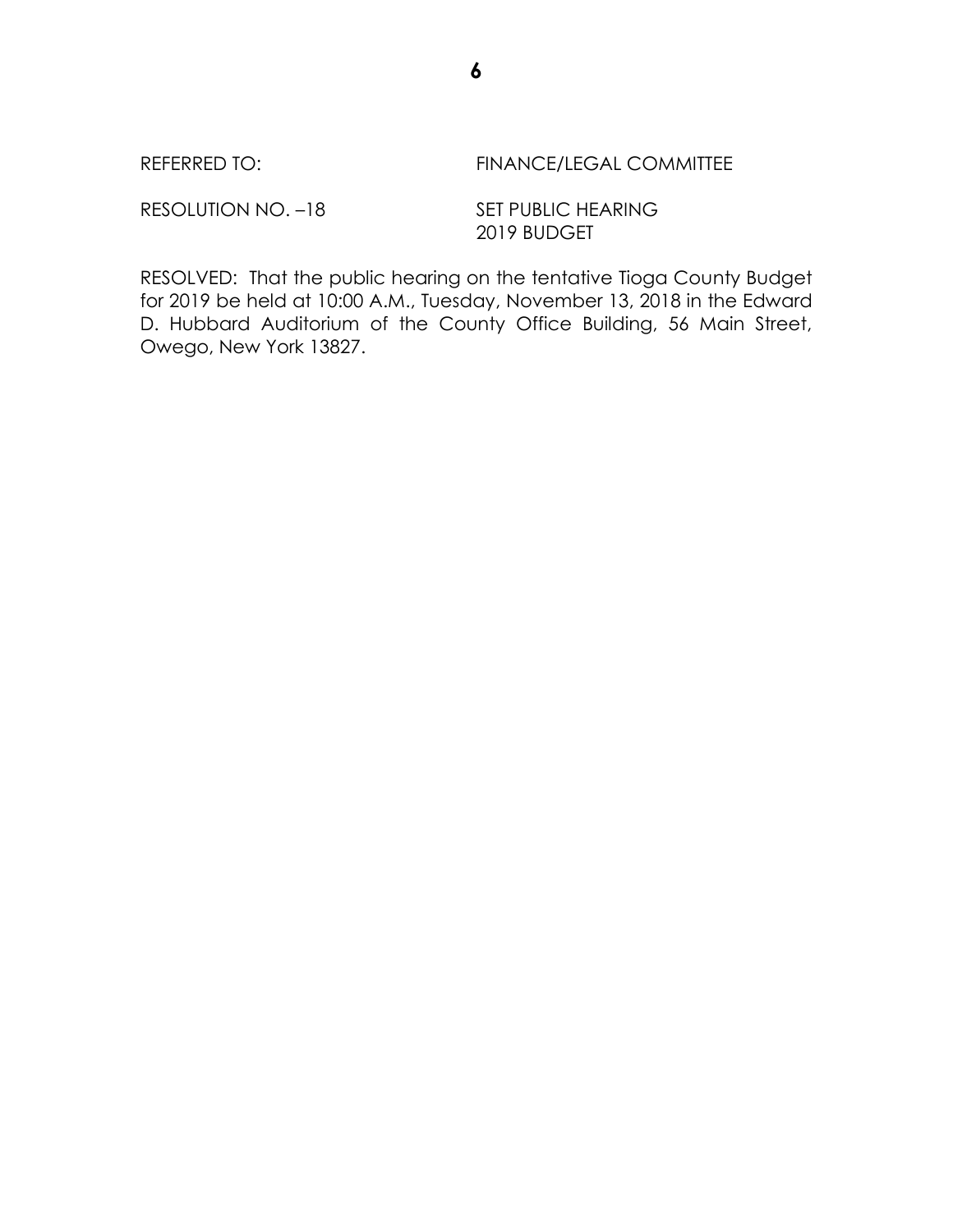## REFERRED TO: HEALTH & HUMAN SERVICES COMMITTEE FINANCE COMMITTEE

RESOLUTION NO. -18 APPROPRIATION OF FUNDS MENTAL HYGIENE

WHEREAS: The Suicide Coalition of Tioga County has received a gift donation; and Tioga County Department of Mental Hygiene is the administrator of these funds; and

WHEREAS: The funding is specifically designated for the purchase of program deliverables; and

WHEREAS: Appropriation of Funds requires Legislative approval; therefore be it

RESOLVED: That funding be appropriated as follows:

|     |                          | From: A4322 427051 Gifts and Donations | \$2,530   |
|-----|--------------------------|----------------------------------------|-----------|
| To: | A4322 540010 Advertising |                                        | 100       |
|     |                          | A4322 540130 Contracting Services      | 100       |
|     | A4322 540360 Meals/Food  |                                        | \$250     |
|     |                          | A4322 540420 Office Supplies           | \$<br>100 |
|     | A4322 540485 Printing    |                                        | \$100     |
|     |                          | A4322 540640 Supplies Not Office       | \$1750    |
|     | A4322 540733 Training    |                                        | 130       |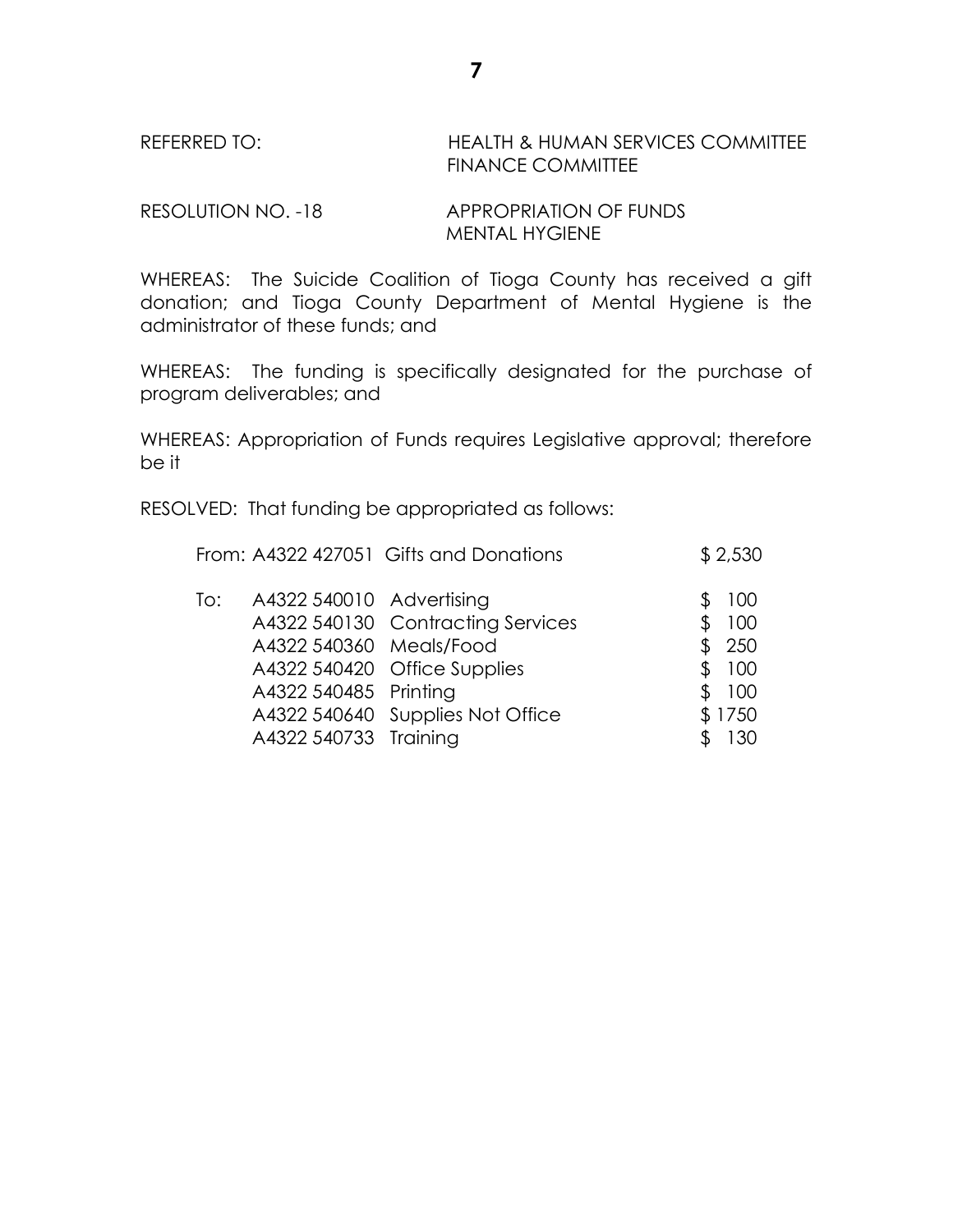RESOLUTION NO. -18 TRANSFER FUNDS FROM CONTINGENCY AND AMEND HIGHWAY MAINTENANCE BUDGET

WHEREAS: Tioga County has experienced an unprecedented number of flash flooding events in the last 60 days; and

WHEREAS: Repairs to various affected roads were not budgeted for and have created a shortfall in the Highway Maintenance budget line; and

WHEREAS: The funds in this budget line were intended to complete planned projects; and

WHEREAS: Budget Amendments require Legislative approval; therefore be it

RESOLVED: That the Tioga County Legislature authorizes a transfer from contingency and a budget amendment as follows:

| From: A1990.540175 Contingency Account | \$20,000.00 |
|----------------------------------------|-------------|
| To: D5110.540240 Highway Maintenance   | \$20,000.00 |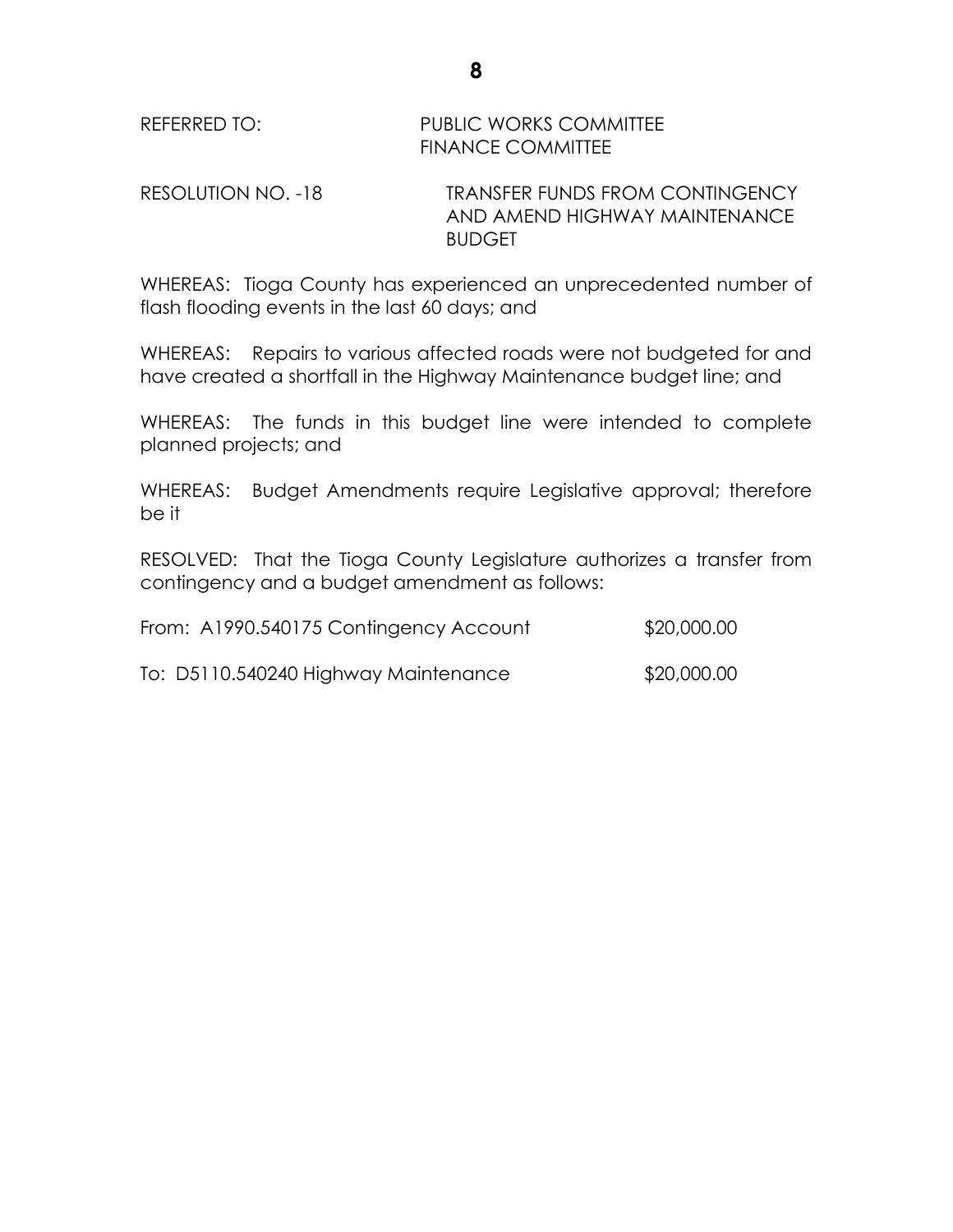## REFERRED TO: PUBLIC WORKS COMMITTEE FINANCE COMMITTEE

RESOLUTION NO. -18 TRANSFER FUNDS FROM CONTINGENCY AND AMEND CINDERS/SALT BUDGET

WHEREAS: Tioga County experienced a large number of days that the roads had to be treated for snow and ice conditions during the first three months of 2018; and

WHEREAS: The cost of road salt has risen more than 20% over the last 5 years; and

WHEREAS: The funds in this budget line as well as our salt inventory have been exhausted; and

WHEREAS: Budget Amendments require Legislative approval; therefore be it

RESOLVED: That the Tioga County Legislature authorizes a transfer from contingency and a budget amendment as follows:

| From: A1990.540175 Contingency Account | \$77,000.00 |
|----------------------------------------|-------------|
| To: D5110.540602 Cinders/Salt          | \$77,000.00 |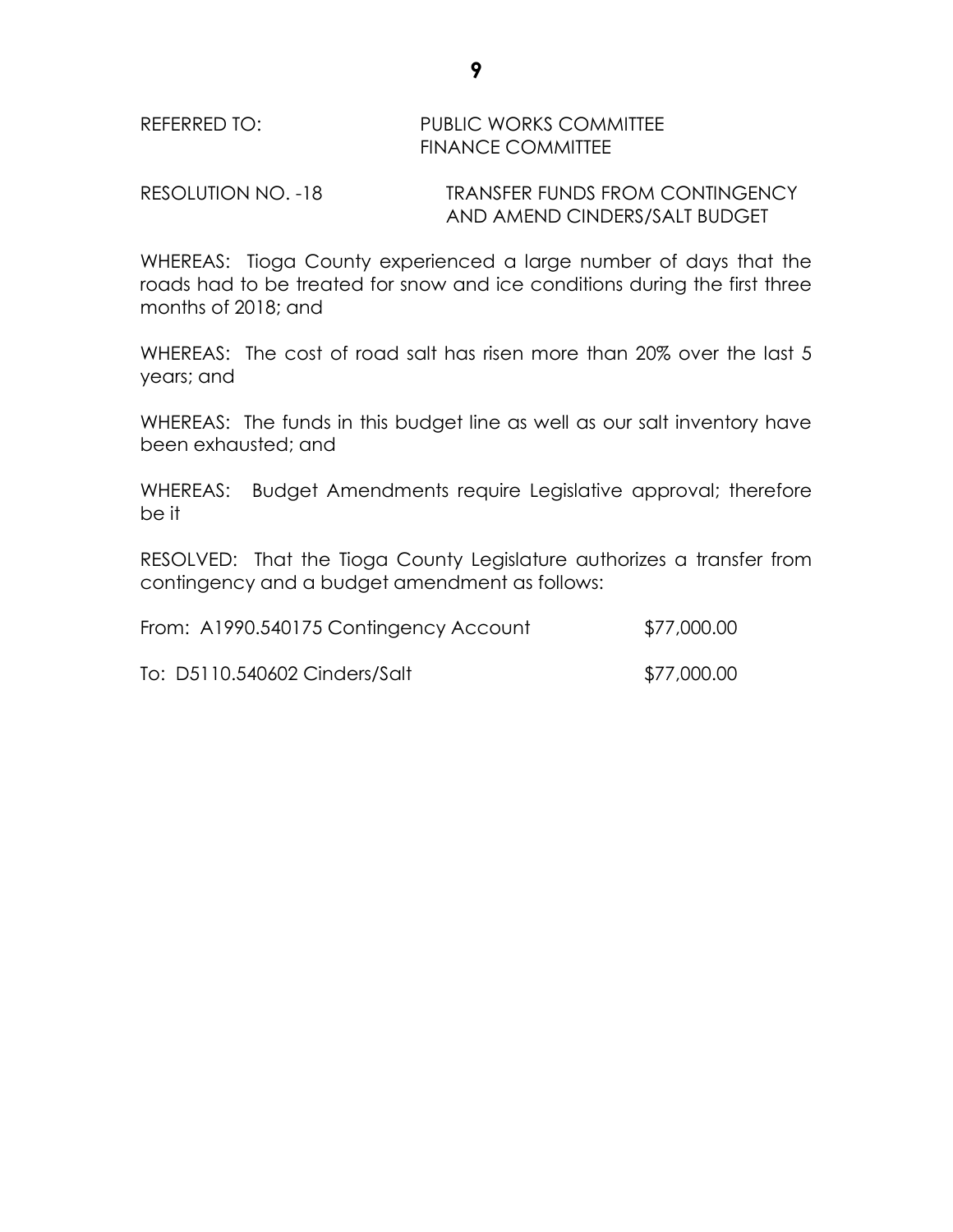REFERRED TO: PUBLIC SAFETY COMMITTEE FINANCE COMMITTEE

RESOLUTION NO. -18 APPROPRIATION OF FUNDS

2018 HOMELAND SECURITY GRANT MODIFY 2018 BUDGET OFFICE OF EMERGENCY SERVICES SHERIFF'S OFFICE

WHEREAS: The New York State Office of Homeland Security Program (SHSP) has been awarded a grant of \$69,980 (contract #C973980) to the Tioga County Office of Emergency Management; and

WHEREAS: 75% (\$52,485) of said grant will be appropriated to Emergency Management and 25% (\$17,495) will be appropriated to the Sheriff's Office; and

WHEREAS: Appropriation of funds requires legislative approval; therefore be it

RESOLVED: That the 2018 NYS Homeland Security Grant (contract # C973980) be appropriated as follows:

| H3360.433567 SHS18 Homeland Security 2018 Revenue | \$42,515 |
|---------------------------------------------------|----------|
|                                                   |          |

H3360.520060 SHS18 Homeland Security Grant – Car/Truck \$42,515

A3360.433567 SHS18 Homeland Security 2018 Revenue \$ 9,970

A3360.540140 SHS18 Homeland Security Grant–Contracting Services \$ 9,970

AND:

A3361.433567 SHS18 Homeland Security 2018 Revenue \$17,495

A3361.520215 SHS18 Homeland Security Grant–Personal Protective **Equipment** \$17,495

And be it further

RESOLVED: That the 2018 Emergency Management budget and the Sheriff's Office budget be modified to reflect the above changes.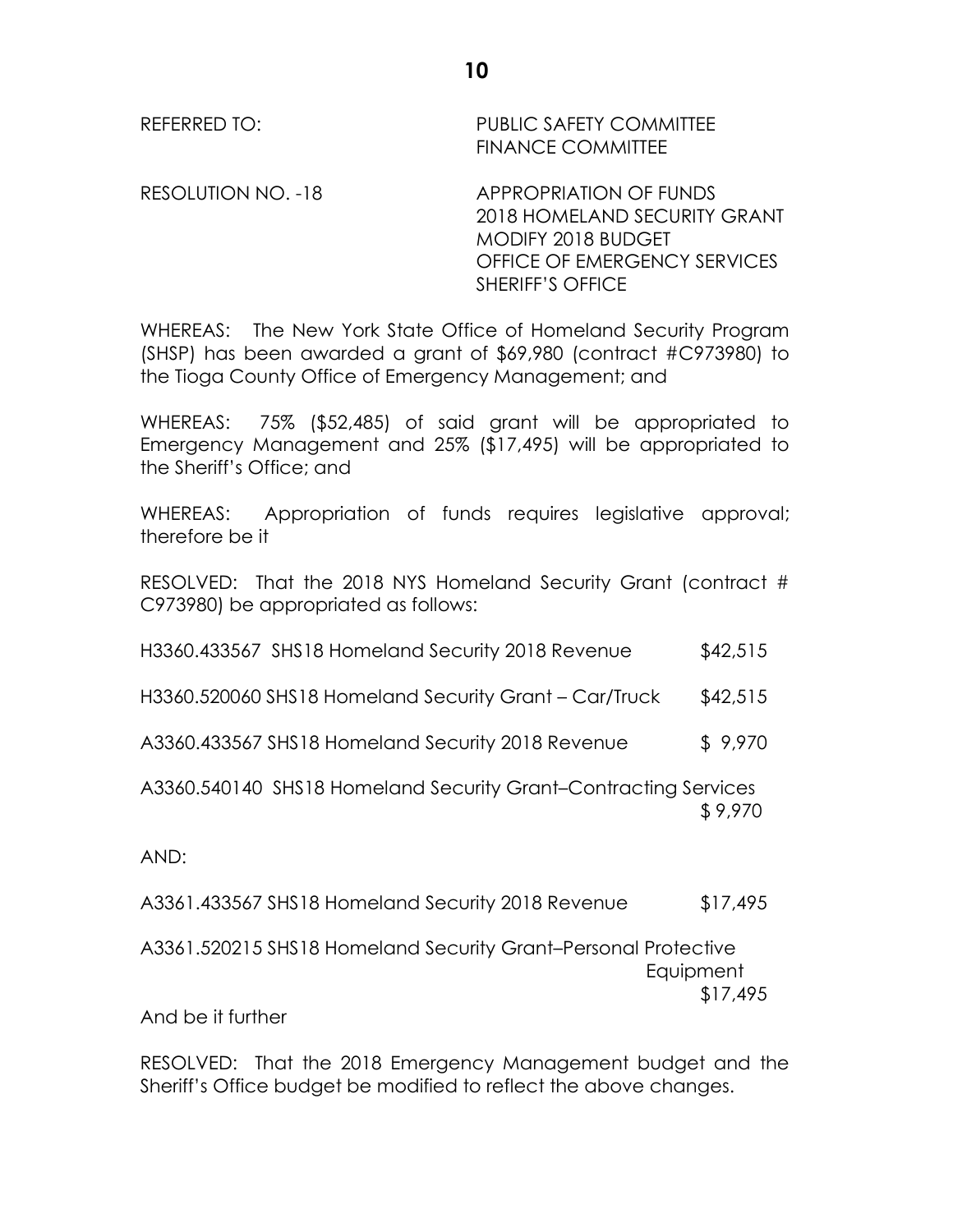REFERRED TO: PUBLIC SAFETY COMMITTEE FINANCE COMMITTEE

RESOLUTION NO. AUTHORIZE ACCEPTANCE OF A 2018 NYS LEGISLATIVE GRANT (LG18-1352-D00), APPROPRIATE FUNDS AND AMEND 2018 BUDGET

WHEREAS: The Sheriff applied and was awarded a NYS Legislative Grant (LG18-1352-D00) in the amount of \$10,000; and

WHEREAS: This funding must be utilized to procure Tough Book Lab Top computer equipment for use as mobile data terminals; therefore be it

RESOLVED: That the Tioga County Legislature authorizes the acceptance of this award; and be it further

RESOLVED: That the 2018 budget be modified and funds be appropriated to the following accounts:

Expense Account: A3110.520130 Sheriff – Equipment (Not Car)

Revenue Account: A3110.433952 Sheriff -State Aid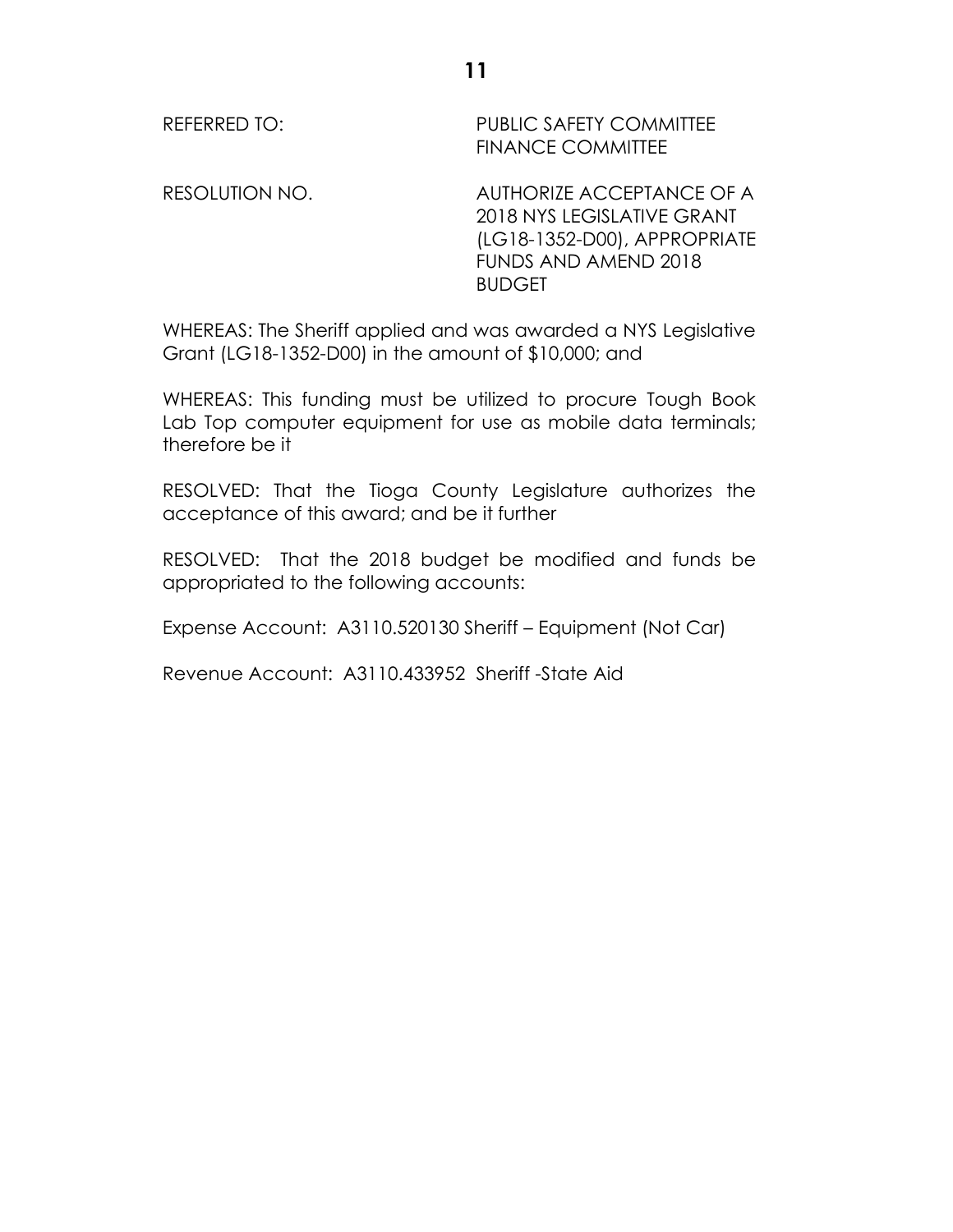# REFERRED TO: HEALTH & HUMAN SERVICES COMMITTEE FINANCE COMMITTEE

RESOLUTION NO. -18 AMEND BUDGET & TRANSFER OF FUNDS PUBLIC HEALTH

WHEREAS: Tioga County Public Health Mobile Dental Services has need for additional contractual Dental Hygienist coverage; and

WHEREAS: Additional funding is needed in the appropriate budgetary lines; and

WHEREAS: Public Health has the funds available due to a Dental position vacancy, which will require resolution to transfer into the appropriate budgetary lines; and

WHEREAS: Budget Amendments and Transfer of Funds require Legislative approval; therefore be it

RESOLVED: That funding be transferred as follows:

| From:<br>A4011 510010 | Dental Services: Personnel                     | \$16,000 |
|-----------------------|------------------------------------------------|----------|
| To:<br>A4064 540130   | Dental Services: Contracting Services \$16,000 |          |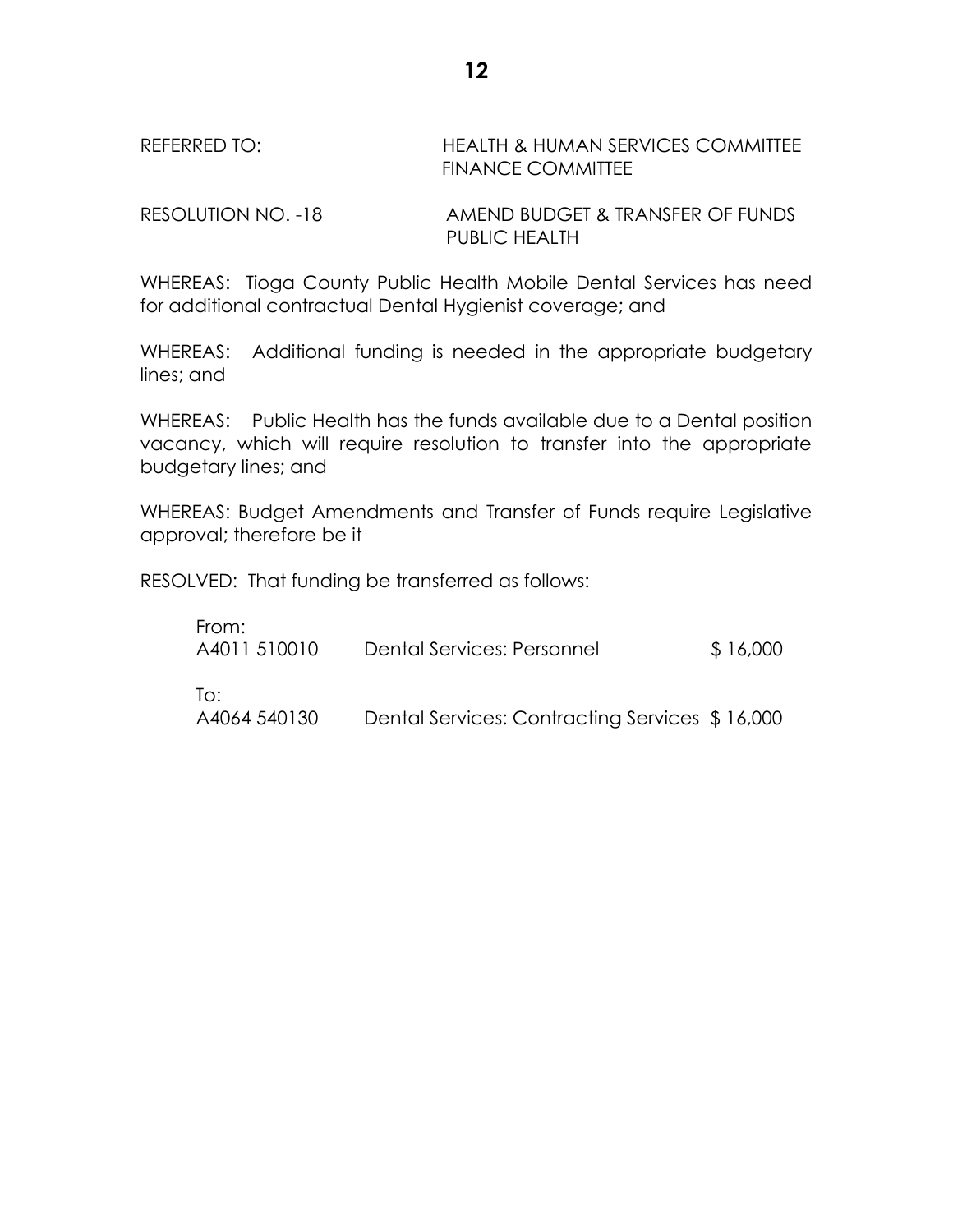# REFERRED TO: HEALTH & HUMAN SERVICES COMMITTEE FINANCE COMMITTEE

## RESOLUTION NO. - APPROPRIATION OF FUNDS SOCIAL SERVICES

WHEREAS: Additional funding has been awarded to Tioga County Department of Social Services from the Office of Children and Family Services for Non-Residential Domestic Violence Services; and

WHEREAS: A New Hope Center is the approved Non-Residential Domestic Violence Program in Tioga County; and

WHEREAS: Appropriation of Funds requires Legislative approval; therefore be it

RESOLVED: That funding be appropriated as follows:

| From: A6010.446100 Federal Aid: Administration | \$30,474 |  |
|------------------------------------------------|----------|--|
|                                                |          |  |

To: A6010.540140 Contracting Services \$ 30,474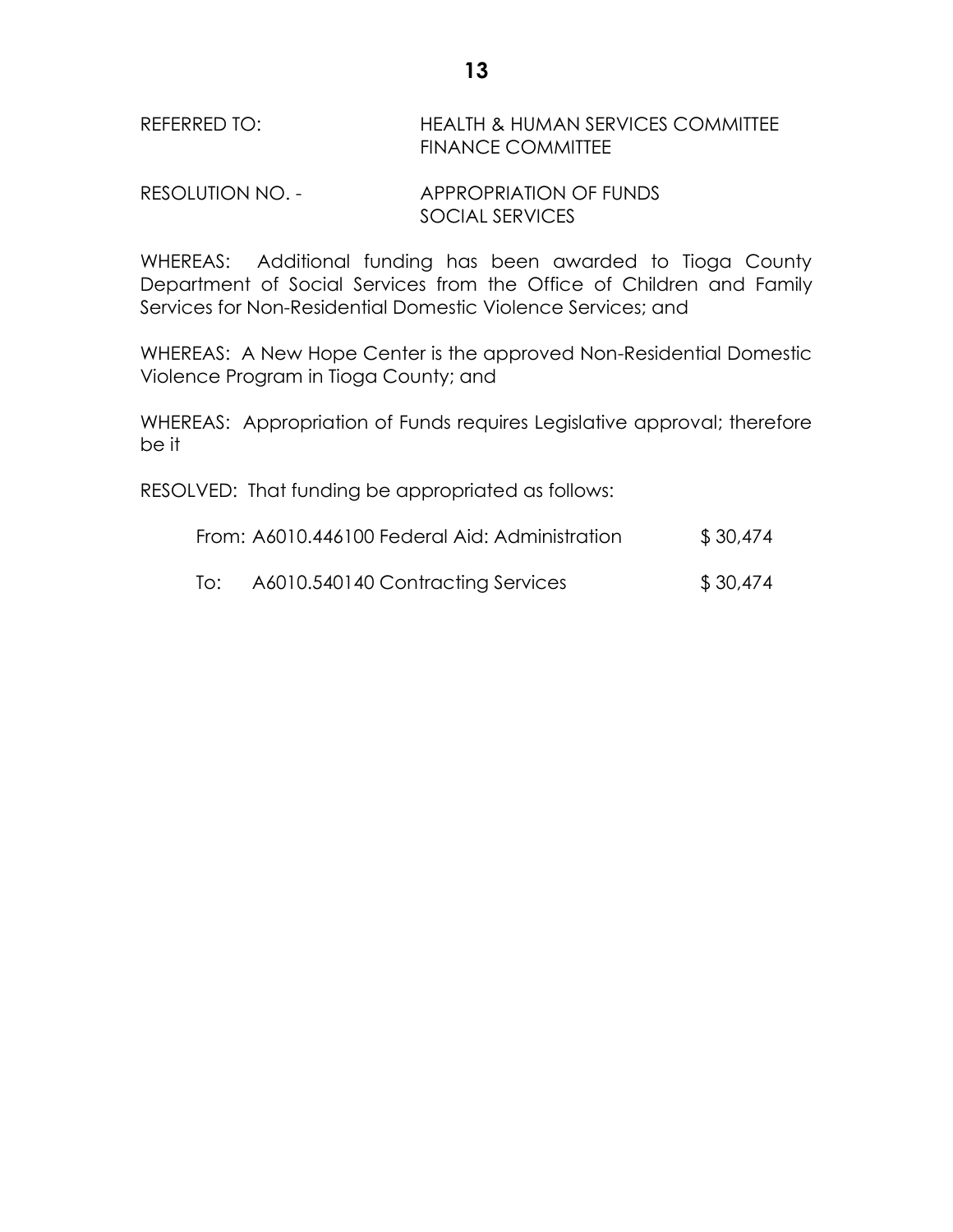REFERRED TO: HEALTH & HUMAN SERVICES COMMITTEE FINANCE COMMITTEE

RESOLUTION NO. -18 AUTHORIZE GRANT APPLICATION APPROPRIATION OF FUNDS MENTAL **HYGIENE** AND AMEND 2018 BUDGET

WHEREAS: The White House Office of National Drug Control Policy (ONDCP) and the Substance Abuse and Mental Health Services Administration (SAMHSA) have collaborated an effort to reduce substance abuse among youth; and

WHEREAS: Tioga County Mental Hygiene is seeking authorization to apply for and receive Federal Funding of this Drug Free Communities Grant in partnership with Trinity CASA, Tioga County Alcohol and Substance Abuse Prevention (TC ASAP) Community Coalition; and

WHEREAS: Tioga County Mental Hygiene has been awarded said grant and the said funds need to be appropriated; and

WHEREAS: The Department deems it to be in the best interest of the community and youth of Tioga County to accept this grant funding; and

WHEREAS: The grant will be awarded annually from 9/30/2018 through 9/29/2023 and this funding is designated for specific program deliverables; and

WHEREAS: Appropriation of Funds requires Legislative approval; therefore be it

RESOLVED: That the grant funds be appropriated and the 2018 budget be amended as follows:

|     | From: A4213 444863 Federal Aid DFC Grant | \$124,458 |
|-----|------------------------------------------|-----------|
| To: | A4213 540590 Services Rendered           | \$124,458 |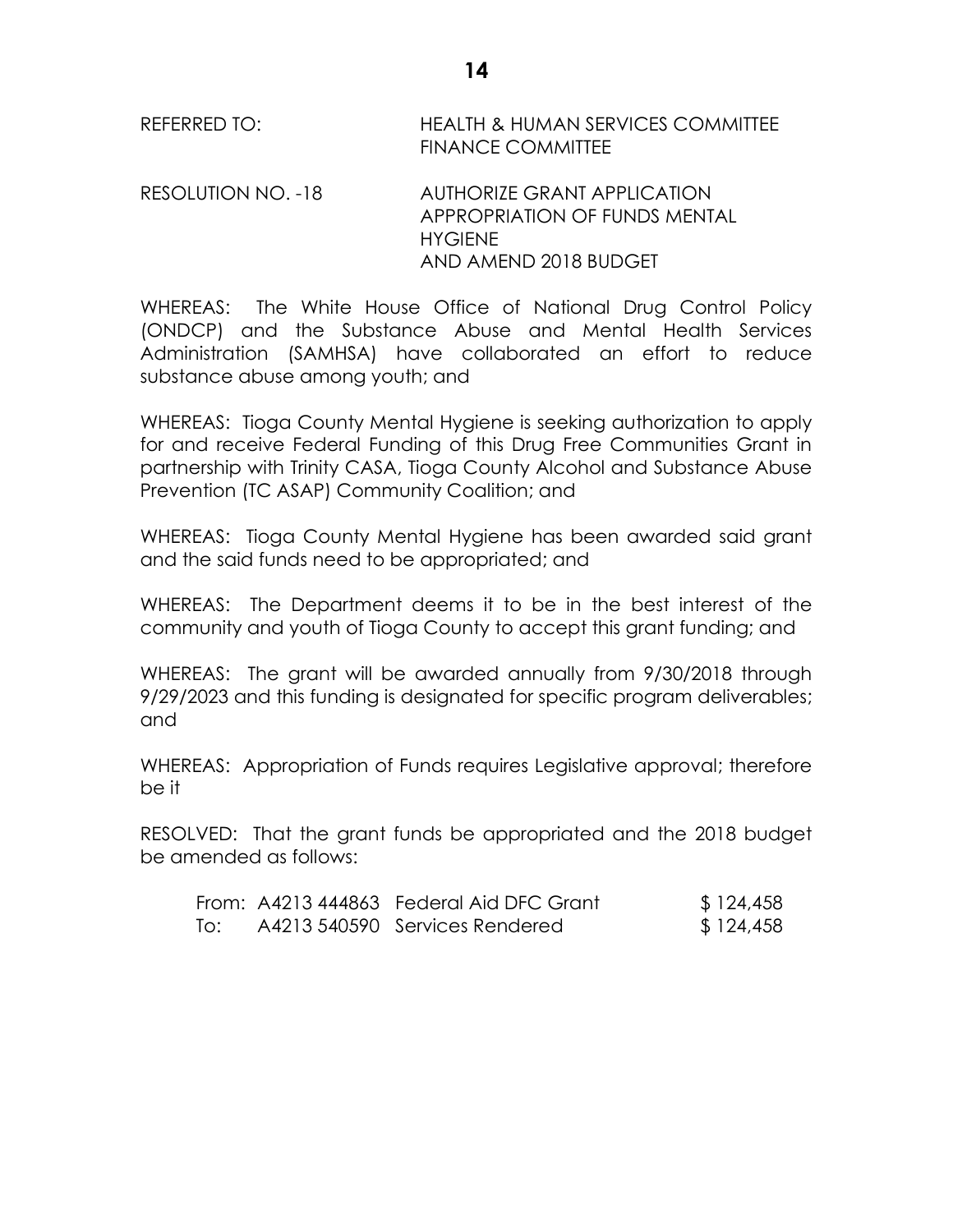RESOLUTION NO. APPROVE FUNDING 2018 YOUTH BUREAU PROGRAM

WHEREAS: The Tioga County Legislature approves Youth Bureau program funding which is 100% reimbursable from the New York State Office of Children and Family Services; and

WHEREAS: The Tioga County Youth Bureau's 2018 program funding was initially approved by Resolution 111-18; and

WHEREAS: Additional funding is available in the 2018 Youth Bureau budget; and

WHEREAS: The Tioga County Youth Board, in consultation with the Department of Social Services, has recommended the following program for funding

Kali's Klub House 7 Step to Success \$4,800

Therefore be it

RESOLVED: That the above program, as recommended by the Tioga County Youth Board, be approved by the Tioga County Legislature for this increased funding in the amount indicated above.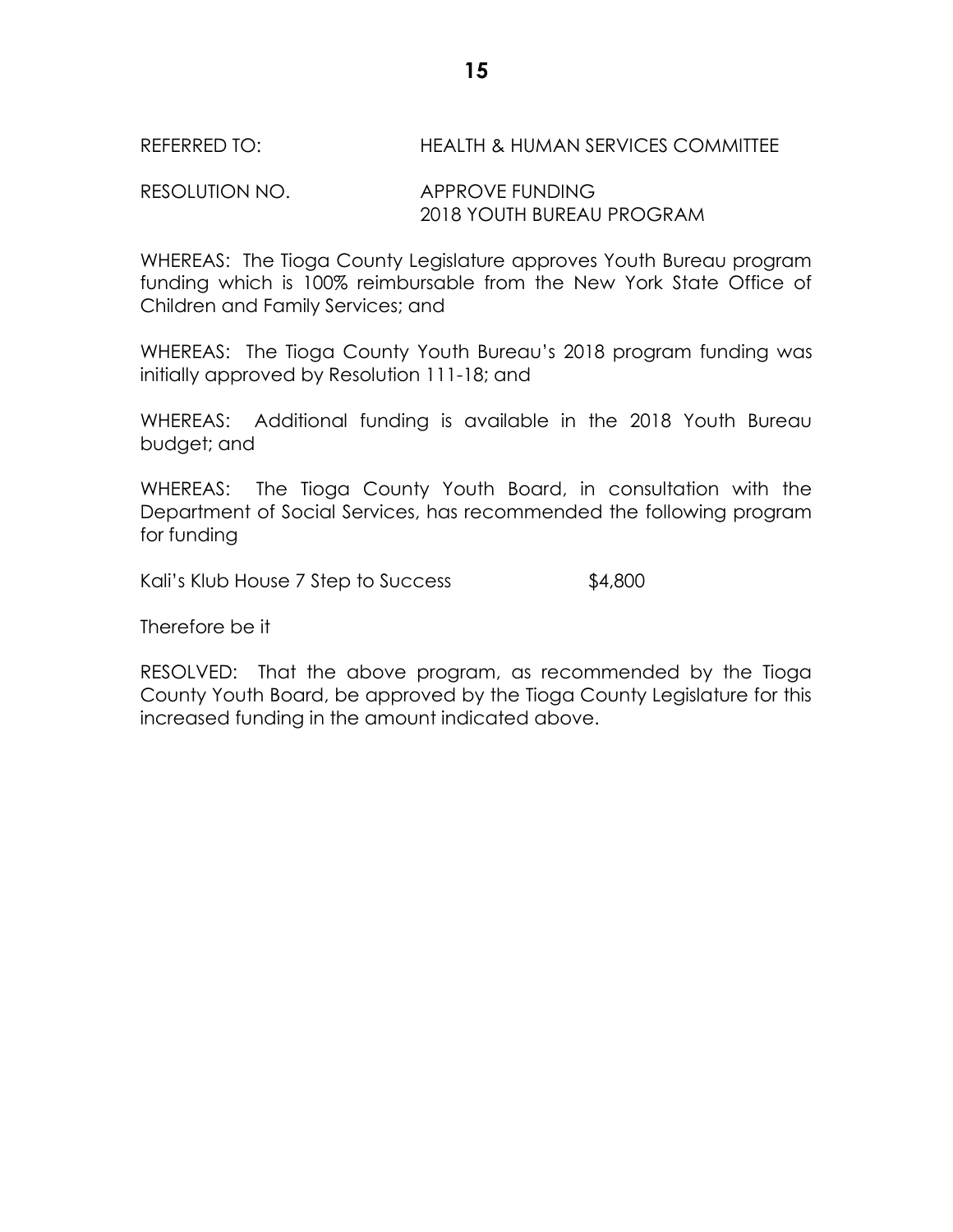REFERRED TO: The PUBLIC SAFETY COMMITTEE

RESOLUTION NO. -18 AUTHORIZE THE SUBMISSION OF EMPG18 GRANT APPLICATION OFFICE OF EMERGENCY SERVICES

WHEREAS: The NYS Office of Homeland Security and Emergency Services has announced the 2018 EMPG (Emergency Management Planning Grant) funding; and

WHEREAS: County Policy #47 requires that a resolution be approved before any such grant application is submitted. However, due to the short notification period, the Tioga County Office of Emergency Services had to submit an application for this funding by September 30, 2018; therefore be it

RESOLVED: That the Tioga County Office of Emergency Services be given authorization to apply for the 2018 EMPG grant application, after the fact, to be in compliance with county policy.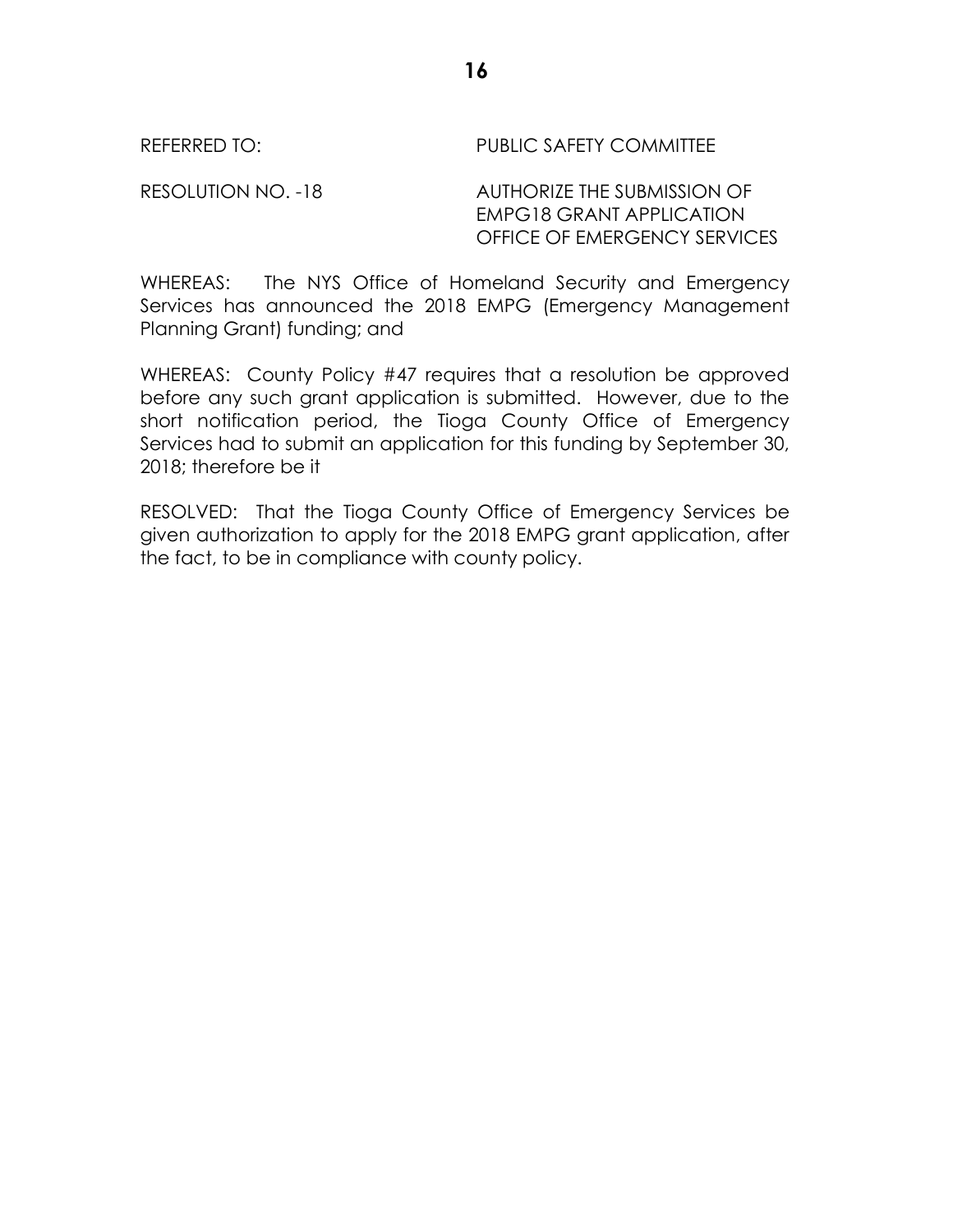RESOLUTION NO. -18 FILING OF AN APPLICATION FOR STATE GRANT FROM DEC MUNICIPAL WASTE REDUCTION AND RECYCLING (MWRR) PROGRAM

WHEREAS: The State of New York announced a grant from the DEC municipal waste reduction and recycling (MWRR) program to assist counties and local governments with their waste reduction program expenses; and

WHEREAS: Through this grant Solid Waste would be partially reimbursed for their eligible costs of their MWRR program; therefore be it

RESOLVED: That the Tioga County Legislature authorizes the Sustainability Manager to apply and administer said grant via NYS Grants Gateway; and

RESOLVED: That the Tioga County Legislature authorizes and directs the Chair or their designee to sign the application via Grants Gateway for grant upon approval by the County Attorney.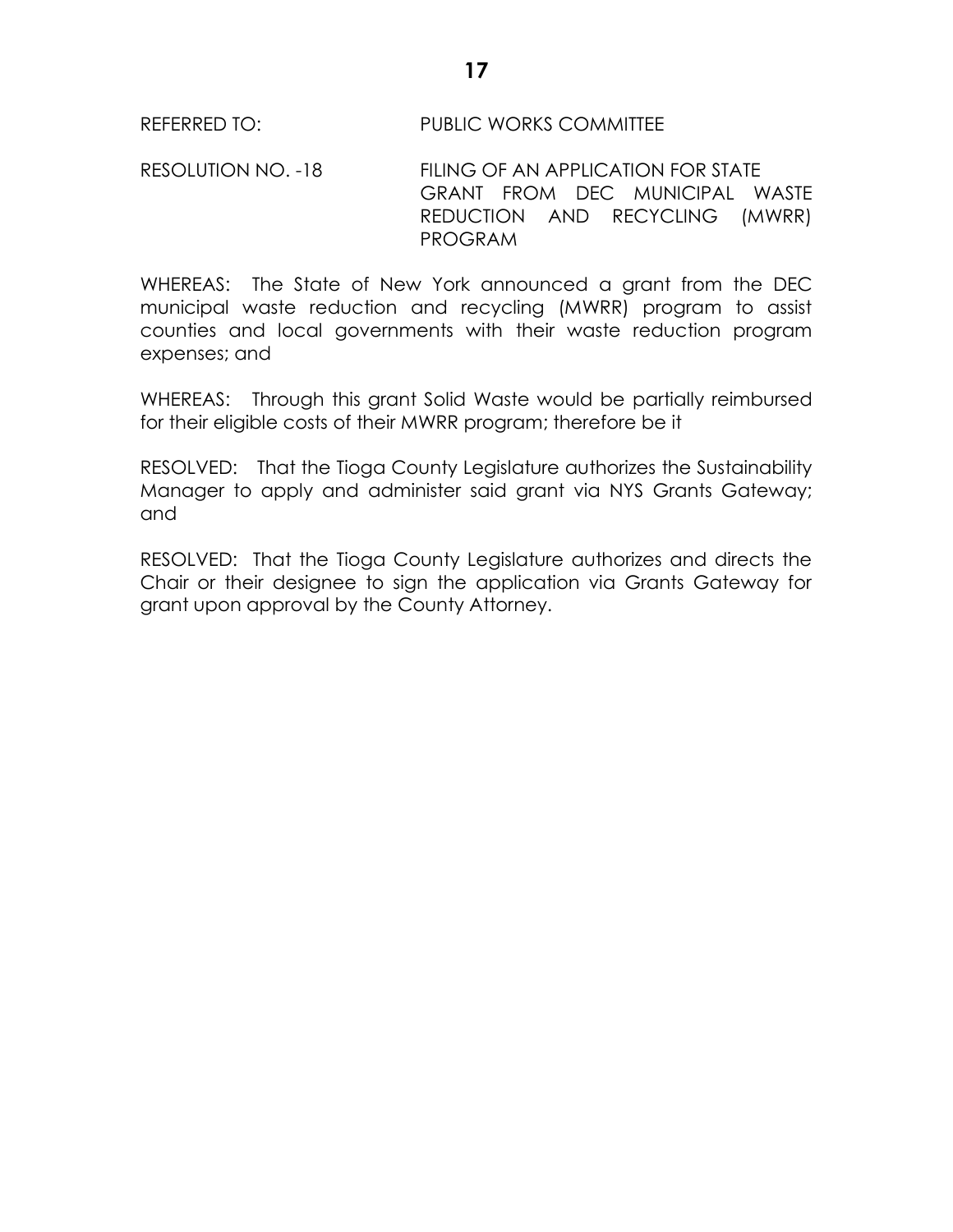REFERRED TO: ADMINISTRATIVE SERVICES COMMITTEE

RESOLUTION NO. -18 REQUESTING TIOGA COUNTY VETERANS' SERVICE AGENCY BE ALLOWED TO PURSUE A GRANT KNOWN AS OPERATION DEEP DIVE

WHEREAS: The America's Warrior Partnership in conjunction with the University of Alabama and the Bristol-Myers Squibb Foundation are offering \$10,000 grants to selected community groups for the purpose of championing an innovative, community-based veteran suicide prevention study known as Operation Deep Dive; and

WHEREAS: This community-based research project is designed to be led by and for our community, with direct and tangible benefits for local veterans through the process, and our leadership through this study could have a significant impact on reducing veteran suicides in our community and nationally; and

WHEREAS: Results from this research could help to identify communityspecific risk factors, demonstrate where the community is already helping prevent suicides, and proactively address suicide warning signs. Findings from this study could be utilized to obtain further funding to implement innovative, community-specific programming focused on veteran suicide prevention and enhancing quality of life, to include prevention and outreach activities such as recreation or other life-enhancing or community-building veteran programs; and

WHEREAS: This project will involve creating a Community Action Team and involve direct funded support from America's Warrior Partnership in the form of materials and personnel; therefore be it

RESOLVED: That the Tioga County Legislature allow the Tioga County Veterans' Service Agency to pursue this grant application to conduct the Suicide Study and recruit necessary community partners for this project.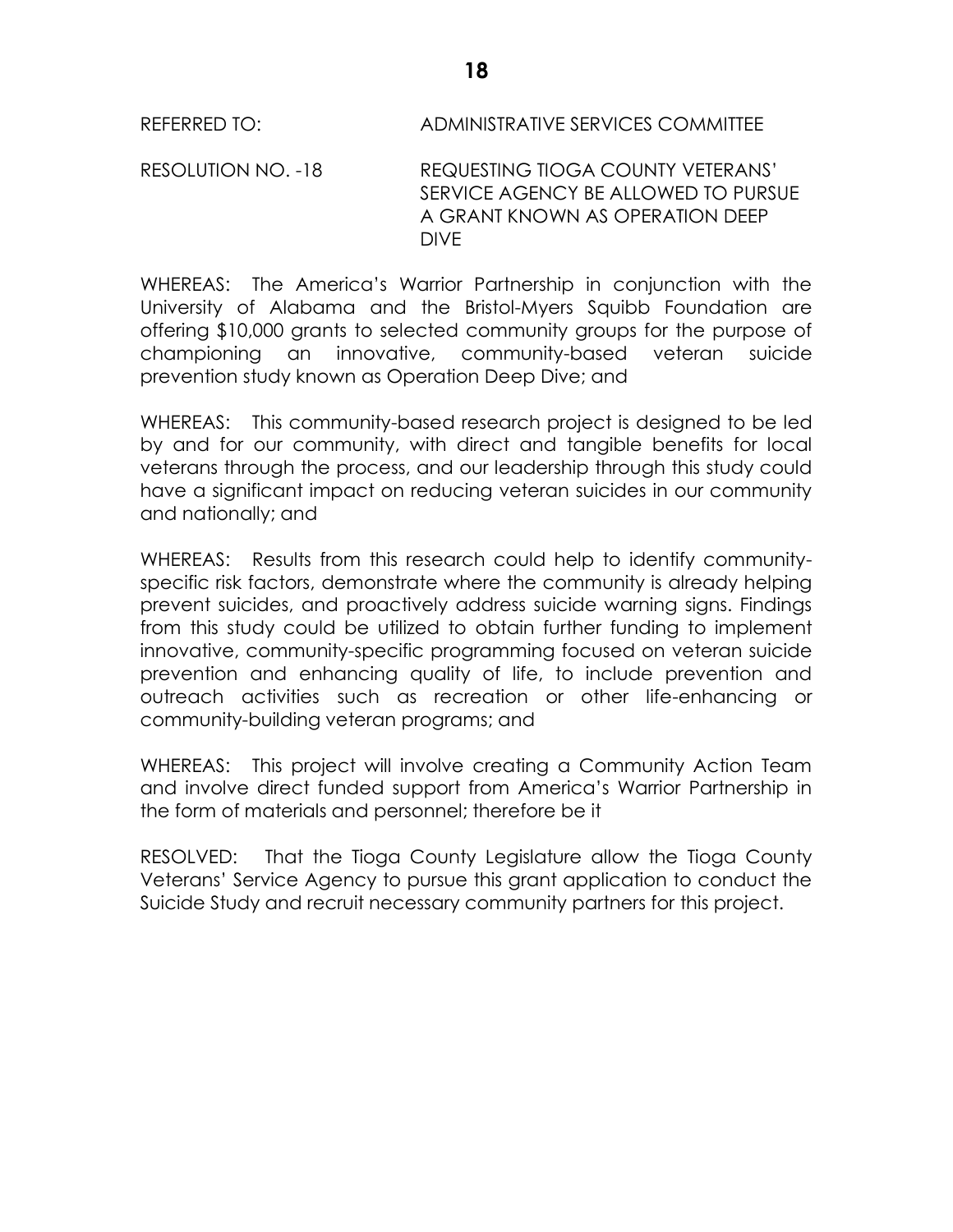#### REFERRED TO: PUBLIC WORKS COMMITTEE

RESOLUTION NO. -18 AUTHORIZE CONTRACT WITH NYS UNIFIED COURT SYSTEM

WHEREAS: Tioga County is required by law to furnish and maintain adequate court facilities for use by trial courts of the State of New York; and

WHEREAS: Chapter 686 of the Laws of 1996 requires the State of New York to contract with political subdivisions of the State for cleaning as well as minor repairs of court facilities; therefore be it

RESOLVED: That the Tioga County Legislature authorizes Public Works to enter into a new five year agreement with the Unified Court System for court cleaning and minor repairs upon approval of the County Attorney and that the Chair of the Legislature be authorized to sign said agreement.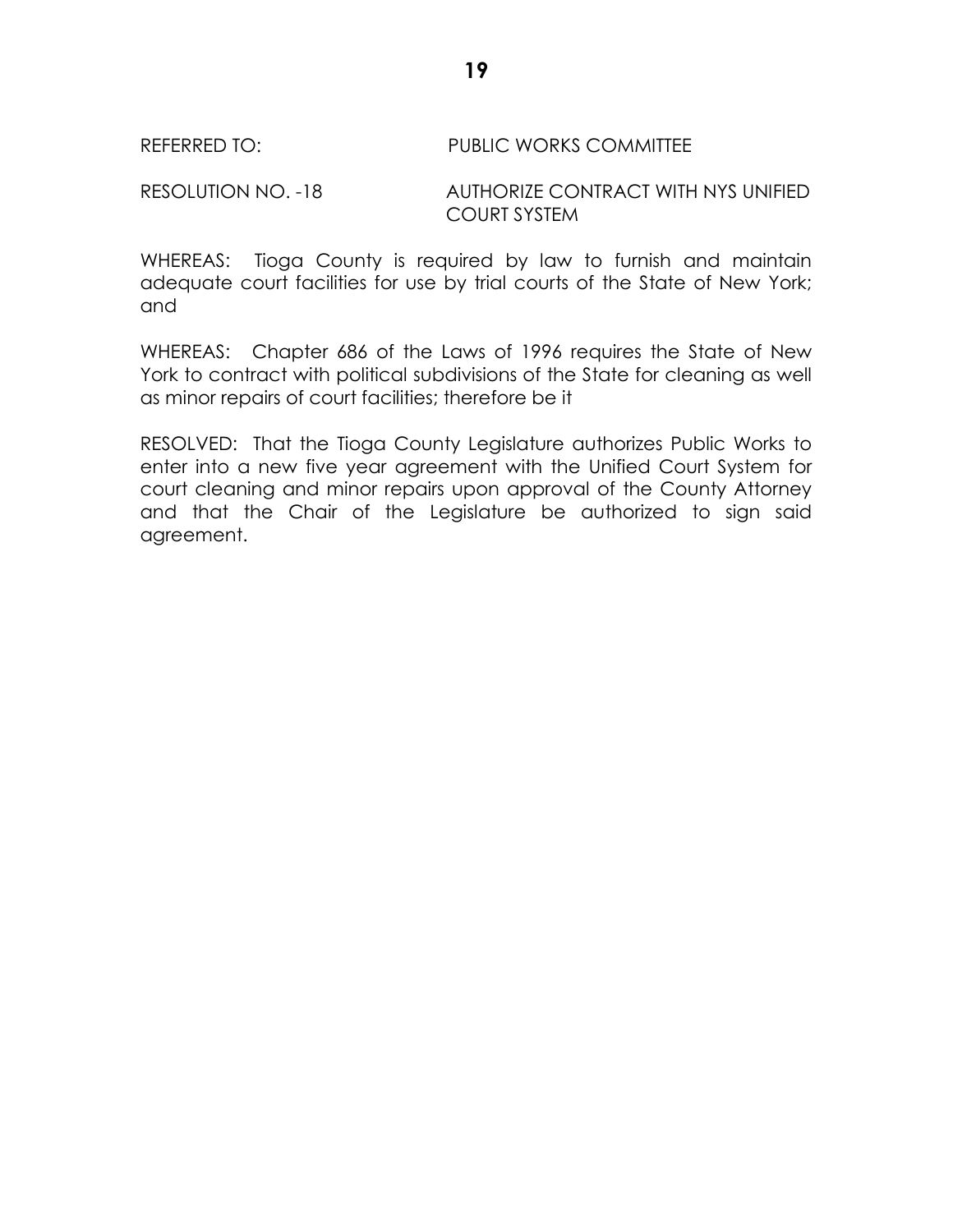REFERRED TO: PUBLIC SAFETY COMMITTEE

RESOLUTION NO. -18 RESOLUTION TO APPROVE A CONTRACT BETWEEN THE TIOGA COUNTY PROBATION DEPT. AND BUDDI US, LLC

WHEREAS: The Legislature has previously approved a contract between the Probation Department and Buddi, US, LLC companies for the use of Electronic Monitoring units to be used with youth and adults as an alternative to incarceration or an alternative to detention; and

WHEREAS: The Probation Department initiated a contract for electronic monitoring services from Buddi US, LLC at the cost of \$3.80 per day per device, with no fee for units on the shelf, and this contract may be autorenewed yearly per the written contract; and

WHEREAS: The NYS Office of Children and Family Services (OCFS) has directed every county to create Alternative to Detention programing and Tioga Probation has utilized Electronic Monitoring as an Alternative to Detention and is part of Tioga's STSJP funding request to NYS OCFS and part of the Tioga County Raise the Age Comprehensive Plan that such services should be available to youth; and

WHEREAS: Tioga County Probation has budgeted funds for Electronic Monitoring services in the amount of \$10,000 in account number A3142 540140 in the 2019 budget broken down as \$8,000 for adults and juvenile delinquents and \$2,000 for youth covered under the provisions of Raise the Age legislation; therefore be it

RESOLVED: That the Tioga County Probation Director is approved to continue the contract with Buddi, US, LLC to provide Electronic Monitoring hardware and internet accessible software for adults and juveniles to the Probation Department as part of the County's Alternative to Incarceration and Alternative to Detention programming.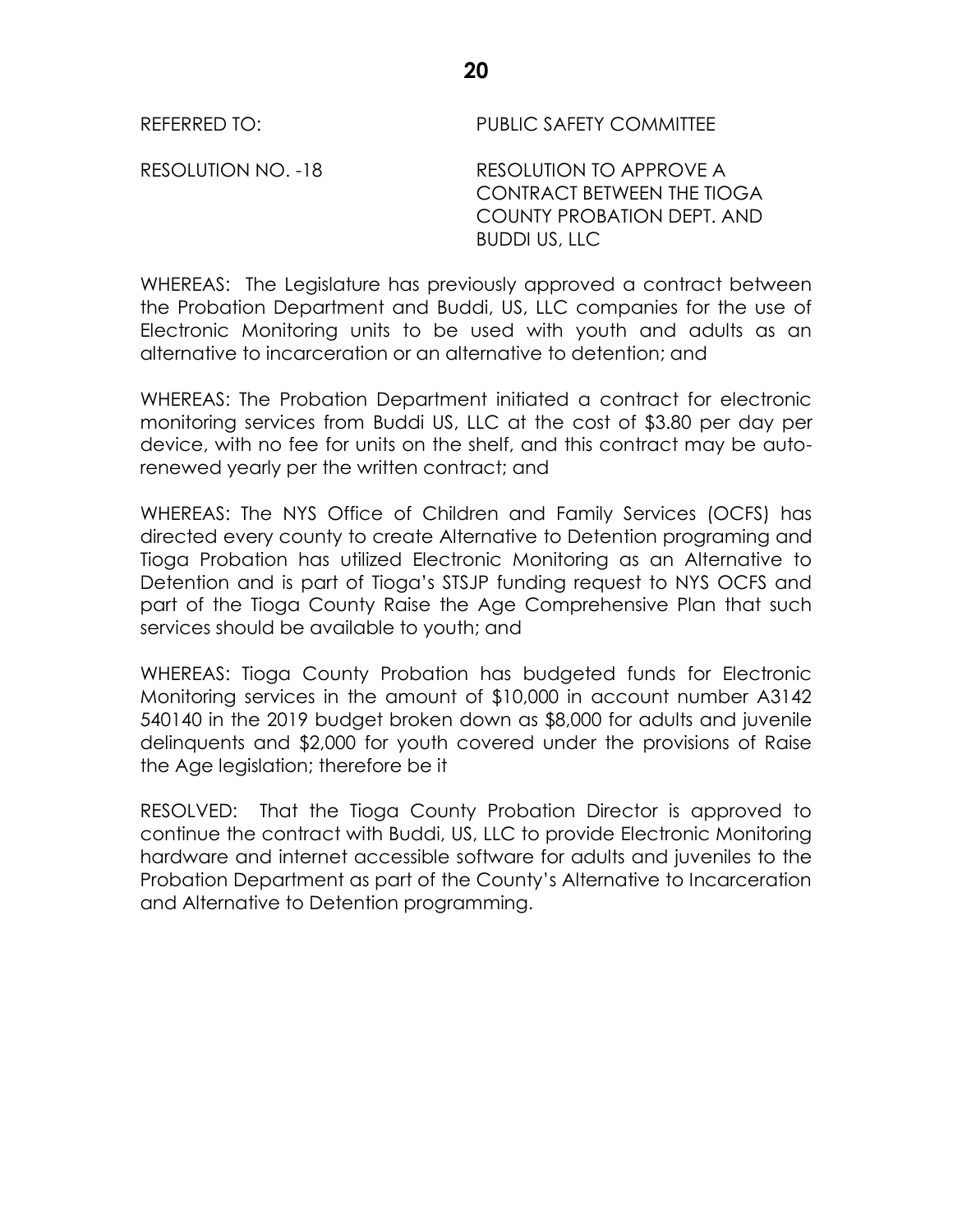## REFERRED TO: HEALTH & HUMAN SERVICES COMMITTEE

RESOLUTION NO. - 18 AUTHORIZE INTER-MUNICIPAL AGREEMENT

WHEREAS: New York State passed legislation as part of the 2017-2018 New York State Budget requiring implementation of new Raise the Age (RTA) laws by counties beginning on 10/1/18 with anticipated reimbursement of associated costs to counties; and

WHEREAS: A group of New York State counties are organizing to create the "Raise the Age Compliance Coalition" in accordance with Section 119-o of New York State General Municipal Law; and

WHEREAS: The RTA laws of New York State require counties to develop and have available various levels of juvenile detention; and

WHEREAS: Not-for Profit Corporation Law Section 1411 allows any one or more Counties of the State to create a Local Development Corporation to be incorporated by public officers or private individuals and operated for exclusively charitable or specific public purposes; and

WHEREAS: Tioga County is desirous of entering into an Inter-Municipal Agreement with a consortium of counties to create a Local Development Corporation for the purpose of recommending how to develop, establish, operate, maintain and fund a new joint county detention facility; and

WHEREAS: Participation in this Inter-Municipal Agreement will not bind the County to contribute funds or resources to acquire and/or construct any detention facility; therefore, be it

RESOLVED: That the Chairman of the County Legislature or her designee, upon review and approval by the County Attorney, be and hereby is authorized to sign an Inter-Municipal Agreement with a consortium of counties for the purposes listed above.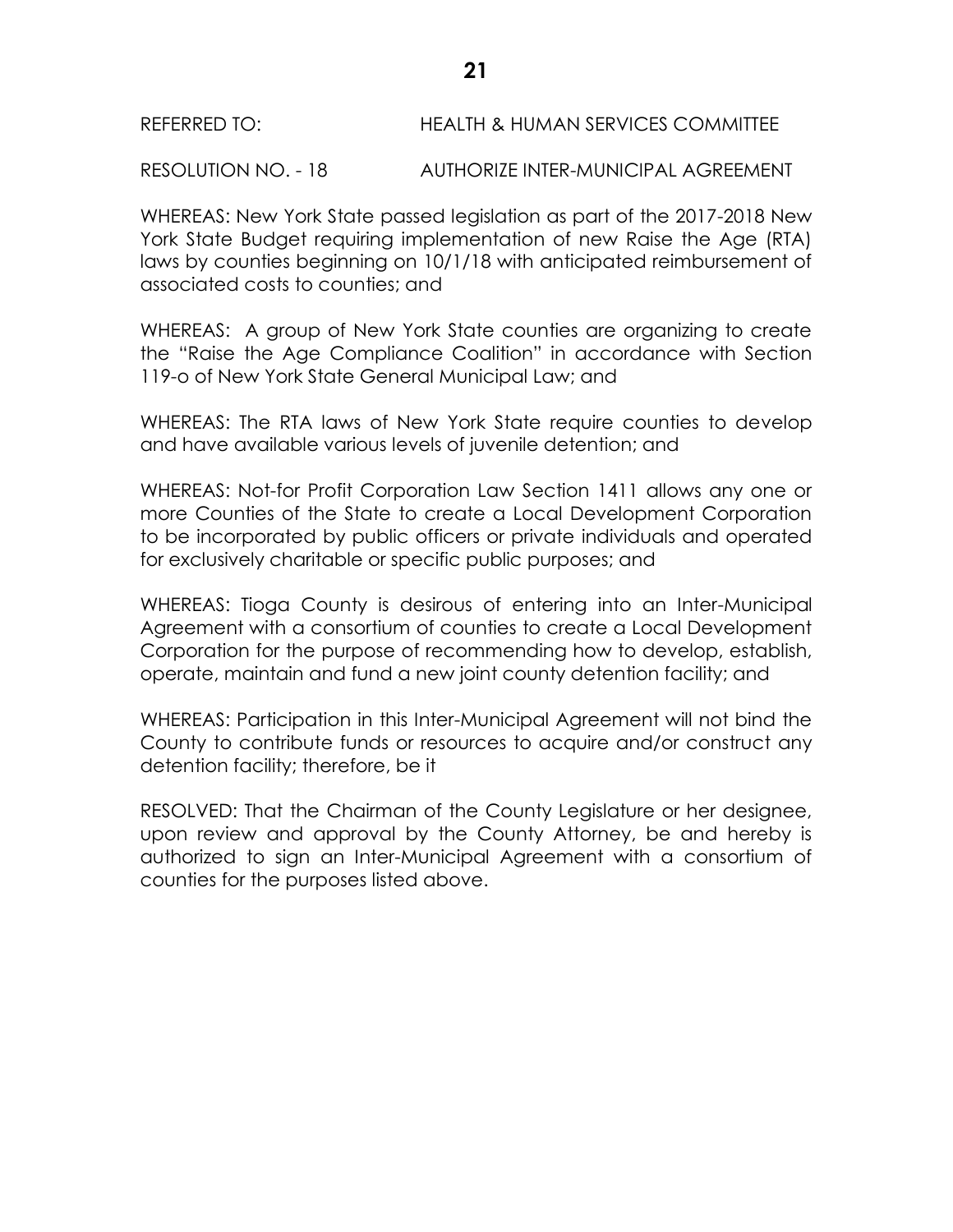REFERRED TO: ITCS COMMITTEE

RESOLUTION NO. -18 AUTHORIZE AGREEMENT FOR REPLACEMENT OF COUNTY FIBER OPTIC LINES

WHEREAS: The Tioga County Legislature recognizes the need to ensure that the infrastructure of the County's IT operations is kept up to date and in good repair; and

WHEREAS: The ITCS department has analyzed the existing fiber optic cabling currently in use between the 56 Main Street, 20 Court Street, 1062 State Route 38 (HHS) and 103 Corporate drive (Public Safety) buildings; and

WHEREAS: This analysis has determined that these cables are reaching the end of their projected 20 year lifespan; and

WHEREAS: The replacement cost of these lines is typically \$20,000 per mile, or approximately \$70,000; and

WHEREAS: Tioga County has received a proposal for upgrade and replacement of these fiber optic lines from Plexicomm, LLC with new 72 strand armored cabling at no direct cost to the County with Plexicomm handling future maintenance; and

WHEREAS: A Memorandum Of Understanding would be signed with Plexicomm giving Plexicomm use of 48 strands of fiber for the life of the fiber; therefore be it

RESOLVED: That the Tioga County Legislature hereby authorizes the Legislative Chair to sign appropriate paperwork for an MOU with Plexicomm, LLC for the above-described agreement, per review and approval by the County Attorney.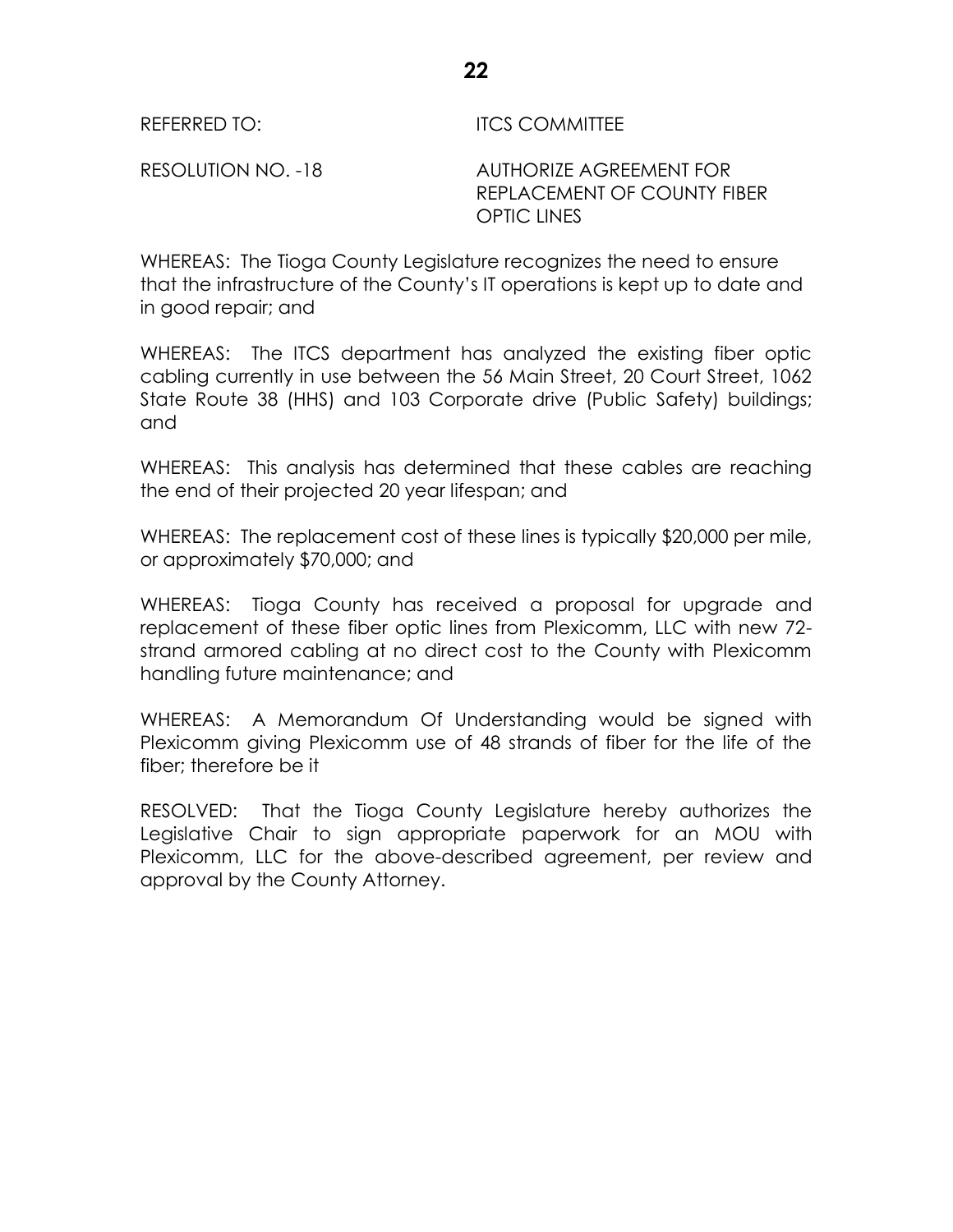RESOLUTION NO. -18 AUTHORIZATION TO PROCEED WITH SHARED SERVICES AGREEMENTS

WHEREAS: The Tioga County Legislature recognizes the need to maintain efficient government operations and achieve cost savings for services where applicable; and

WHEREAS: Through the 2018 Shared Services Plan Information Technology services has been identified as a project that meets the criteria of increasing service efficiency and achieving cost savings; and

WHEREAS: The Tioga County ITCS department has conducted extensive work with the municipalities of Owego (Town), Nichols (Village), Waverly (Village) and Barton (Town) to identify and plan a shared IT services arrangement to be implemented in 2019; and

WHEREAS: This process has identified that implementing shared services with municipalities will achieve a cost savings for the municipalities and provide revenue to the County to offset existing service costs; and

WHEREAS: It is understood that additional municipalities will seek shared services arrangements in the future; therefore be it

RESOLVED: That the Tioga County Legislature hereby authorizes the Legislative Chair to sign paperwork associated with the shared services agreements for constituent municipalities and agencies within the county, each contingent upon review and approval by the County Attorney and the Director of ITCS.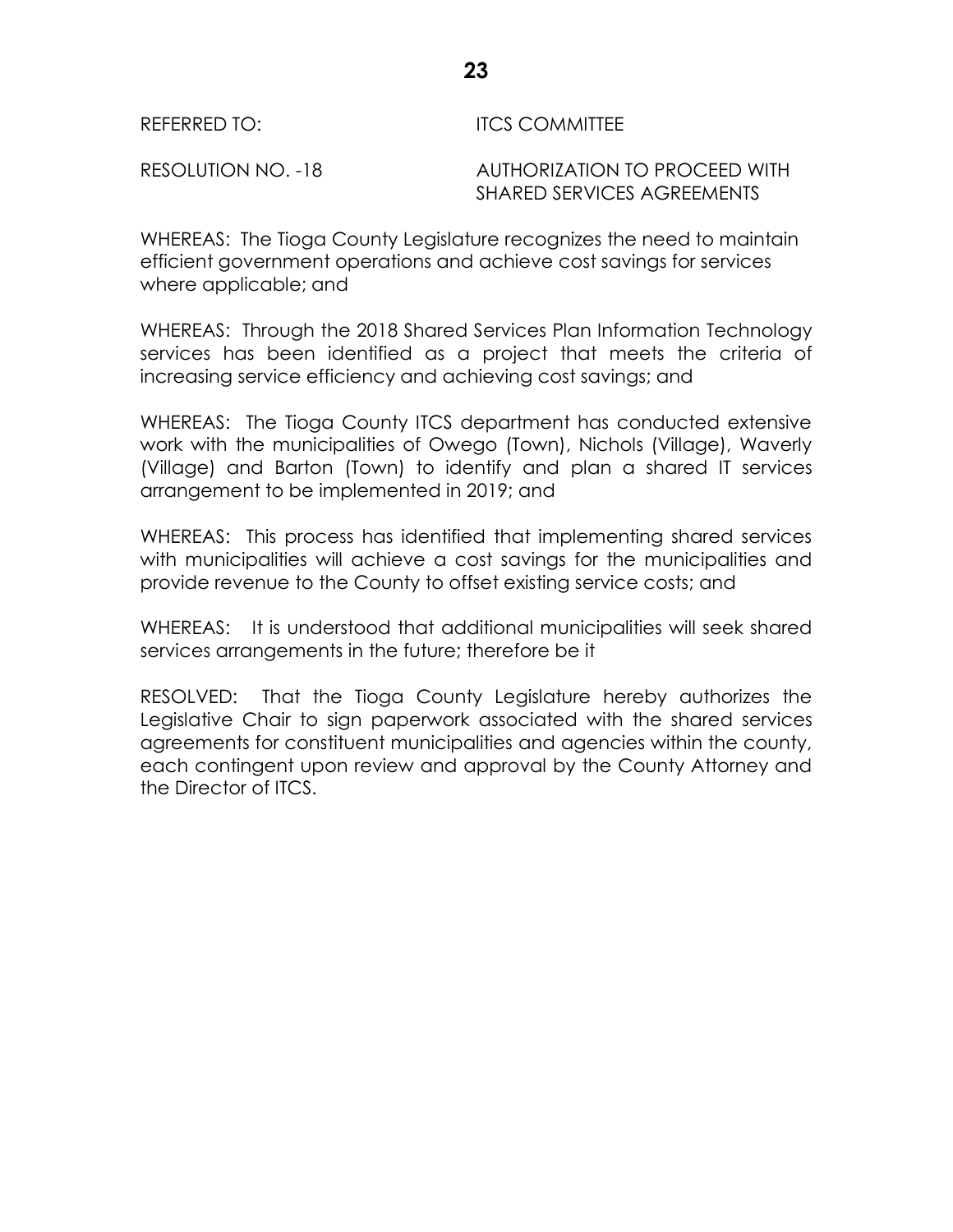REFERRED TO: LEGAL/FINANCE AND PERSONNEL

RESOLUTION NO. -18 ADOPTION OF SEXUAL HARASSMENT PREVENTION **POLICY** 

WHEREAS: The 2019 New York State Budget included multi-pronged legislation to combat sexual harassment in the workplace; and

WHEREAS: As a result of this legislation, Tioga County must have a standalone sexual harassment policy which includes the minimum standards as set forth in the model policy established by New York State in consultation with the Department of Labor and Division of Human Rights, and train employees in accordance with the new guidelines; and

WHEREAS: Tioga County currently does not have a stand-alone sexual harassment policy; and

WHEREAS: A new stand-alone sexual harassment policy has been written for Tioga County based on the model policy established by New York State; now therefore be it

RESOLVED: That the Tioga County Legislature hereby adopts the new stand-alone sexual harassment policy to be known as "Sexual Harassment Prevention Policy for Tioga County" as follows: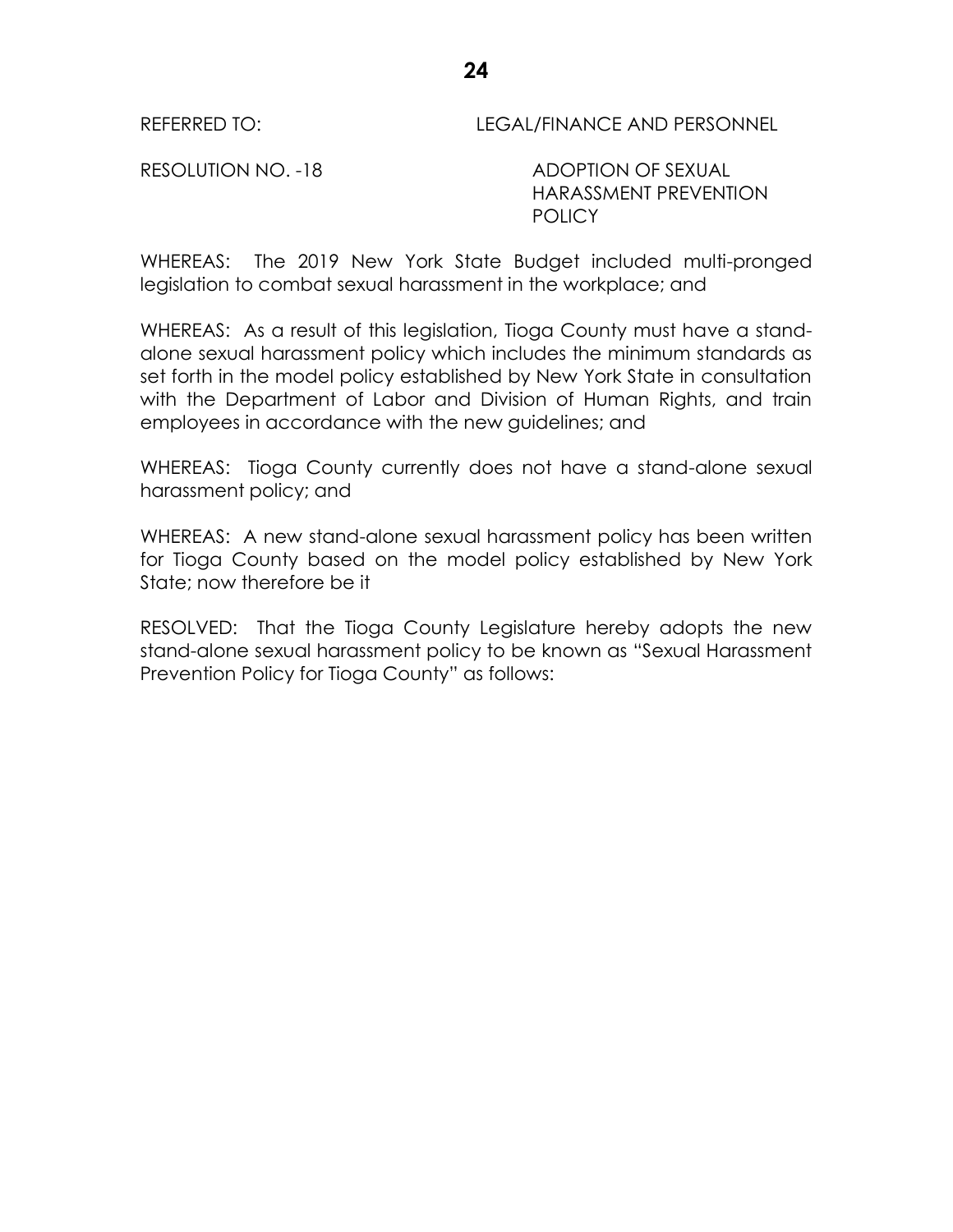#### *TIOGA COUNTY* **SEXUAL HARASSMENT PREVENTION POLICY**

#### **I. POLICY STATEMENT**

 $\overline{a}$ 

Tioga County is committed to maintaining a workplace free from sexual harassment. Sexual harassment, which includes harassment on the basis of sex, self-identified or perceived sex or gender, sexual orientation, gender identity, gender expression or transgender status, is a form of workplace discrimination. Sexual harassment is considered a serious form of employee misconduct. All employees, interns, volunteers, and non-employees are required to work in a manner that prevents sexual harassment in the workplace. Any employee, intern, volunteer, or non-employee in the workplace who engages in sexual harassment or retaliation will be subject to remedial and/or disciplinary action, up to and including termination. This Policy is one component of Tioga County's commitment to a discrimination-free work environment.<sup>1</sup>

Sexual harassment is against the law. All persons have a legal right to a workplace free from sexual harassment. This right can be enforced by filing a complaint internally with Tioga County, and/or with a government agency or in court under federal, state or local antidiscrimination laws.

Sexual harassment is offensive, is a violation of our policies, is unlawful, and may subject Tioga County to liability for harm to targets of sexual harassment. Harassers may also be individually subject to liability. Those covered by this Policy who engage in sexual harassment, and managers and supervisors who engage in sexual harassment or who knowingly allow such behavior to continue, will be subject to remedial action or discipline in accordance with law or an applicable Collective Bargaining Agreement.

This Policy also prohibits retaliation against individuals who report or complain of sexual harassment or participate in the investigation of a sexual harassment complaint, as further described herein.

Complaints of sexual harassment must be submitted to the Compliance Officer: The Personnel Officer or the County Attorney*.* In the event that the Compliance Officer is the subject of the complaint, complaints must be made to the Tioga County Legislative Chair. Tioga County will conduct a prompt, thorough and confidential investigation that ensures due process for all parties, whenever Tioga County or its supervisory or managerial personnel receives a complaint about sexual harassment or retaliation, or otherwise knows of possible sexual harassment occurring. Tioga County will keep the investigation confidential to the extent possible. Effective corrective action will be taken whenever sexual harassment or retaliation is found to have occurred. All persons covered by this Policy, including managers and supervisors, are required to cooperate with any internal investigation of sexual harassment.

<sup>&</sup>lt;sup>1</sup> Note that other forms of discrimination, as well as harassment based on protected classes or characteristics other than those covered under this policy are covered separately under Tioga County's Discrimination and Discriminatory Harassment Policy.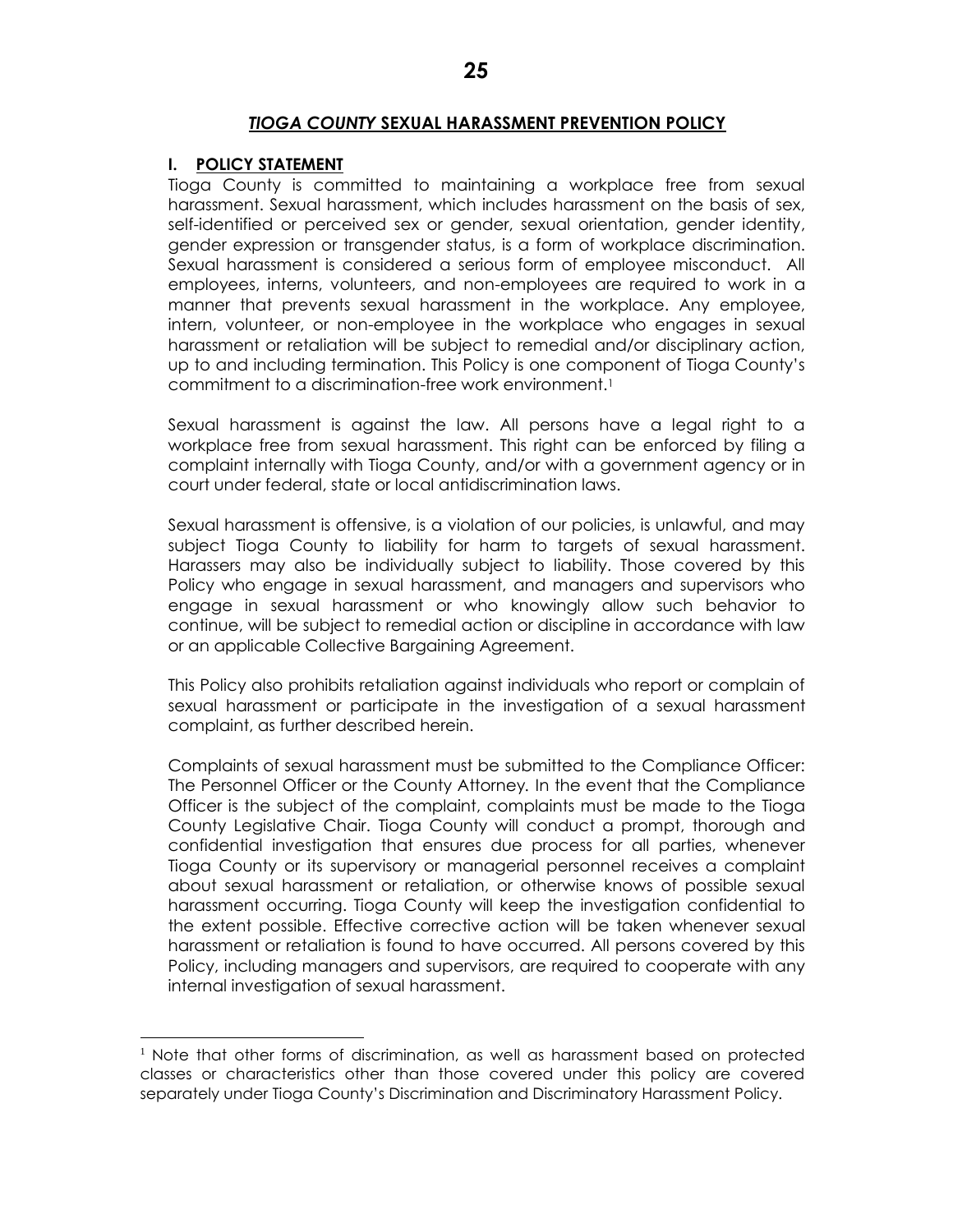All employees, interns, volunteers, and non-employees are to report any harassment or behaviors that violate this Policy. Tioga County will provide a complaint form for the reporting of harassment and to file complaints. Managers and supervisors are **required** to report **any** complaint that they receive, or any harassment that they observe or become aware of in the workplace. Such reporting must be in written form to the Compliance Officer. Confronting the harasser is not required but is encouraged if the complainant feels it is possible and safe to do so. Anyone covered by this Policy has the right to file a good faith complaint without first communicating with the offender.

## **SCOPE**

- **A. Who is covered by this Policy?** This Policy applies to all employees, applicants for employment, interns, whether paid or unpaid, volunteers, non-employees and persons conducting business with Tioga County2.
- **B. Who can be a target of sexual harassment?** Sexual harassment can occur between any individuals, regardless of their sex or gender. New York Law protects employees, paid or unpaid interns, and non-employees who provide services in the workplace. This Policy also protects volunteers of Tioga County.
- **C. Who can be a sexual harasser:** A harasser can be a superior, a subordinate, a coworker or anyone in the workplace including an independent contractor, contract worker, vendor, client, customer or visitor, or anyone with whom the person interacts while conducting their job duties.
- **D. Where can sexual harassment occur?** Unlawful sexual harassment is not limited to the physical workplace itself. It can occur while employees, interns and/or volunteers are traveling for business or at employer sponsored events or parties. Calls, texts, emails, and social media usage can constitute or contribute to unlawful workplace harassment, even if occurring away from the workplace premises or not during work hours.

## **II. DEFINITIONS OF PROHIBITED CONDUCT**

### **A. What is sexual harassment?**

l

Sexual harassment is a form of sex discrimination and is unlawful under federal, state, and (where applicable) local law. Sexual harassment includes harassment on the basis of sex, self-identified or perceived sex or gender, sexual orientation, gender identity, gender expression or transgender status.

Sexual harassment includes unwelcome conduct which is either of a sexual nature, or which is directed at an individual because of that individual's sex when:

o Such conduct has the purpose or effect of unreasonably interfering with an individual's work performance or creating an intimidating,

<sup>2</sup> Non-employees, as defined by law, includes contractors, vendors and consultants or those who are employees of the contractor, vendor or consultant.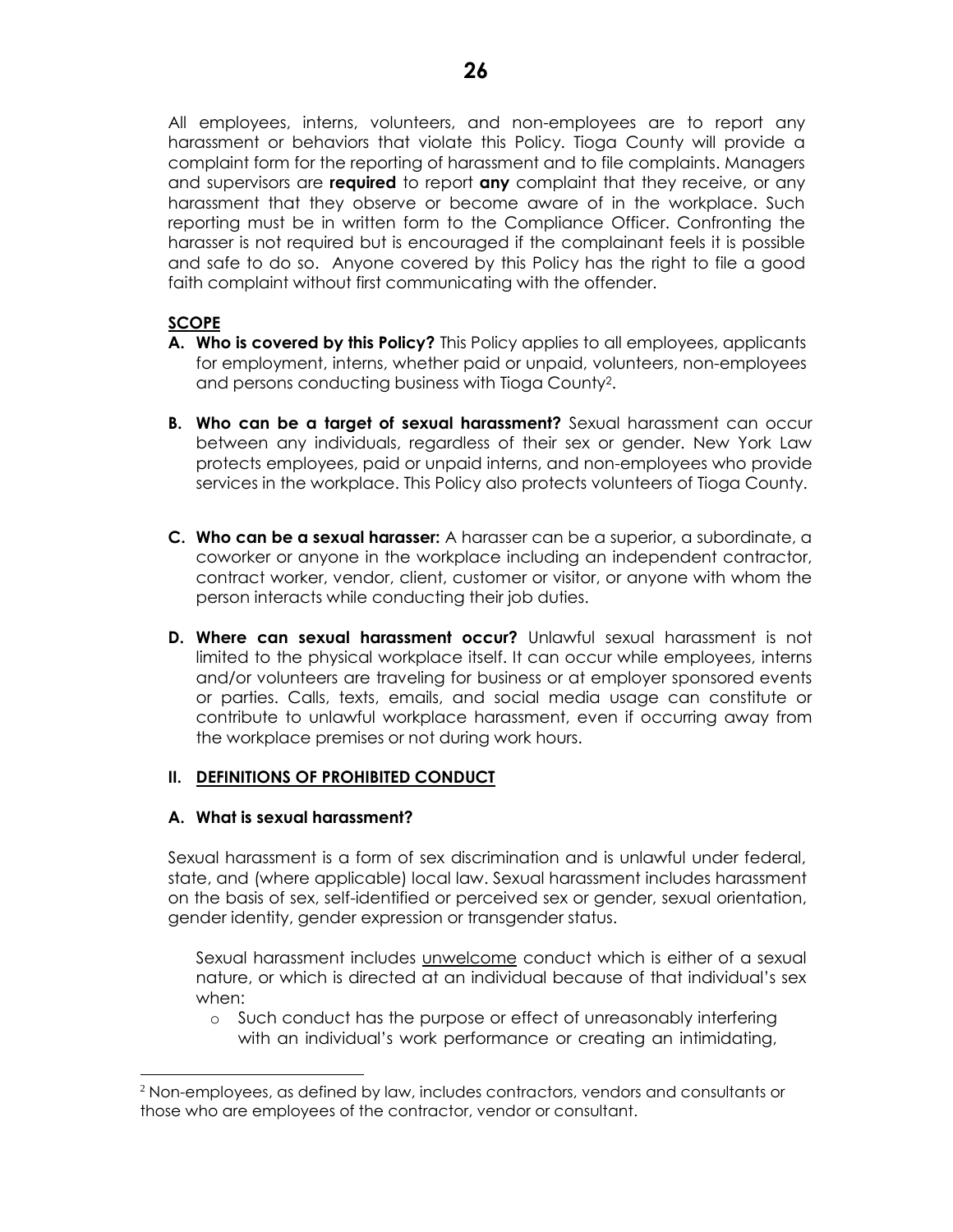hostile or offensive work environment, even if the complaining individual is not the intended target of the sexual harassment;

- o Such conduct is made either explicitly or implicitly a term or condition of employment; *or*
- o Submission to or rejection of such conduct is used as the basis for employment decisions affecting an individual's employment.

A sexually harassing hostile work environment consists of words, signs, jokes, pranks, intimidation or physical violence which are of a sexual nature, or which are directed at an individual because of that individual's sex, self-identified or perceived sex or gender, sexual orientation, gender identity, gender expression or transgender status. Sexual harassment also consists of any unwanted verbal or physical advances, sexually explicit derogatory statements or sexually discriminatory remarks made by someone which are offensive or objectionable to the recipient, which cause the recipient discomfort or humiliation, and/or which interfere with the recipient's job performance.

Sexual harassment also occurs when a person in authority tries to offer job benefits for sexual favors. This can include hiring, promotion, continued employment or any other terms, conditions or privileges of employment. This is also called "quid pro quo" harassment.

Anyone subject to and/or covered by this Policy who feels harassed should complain so that any violation of this policy can be corrected promptly. Any harassing conduct, even a single incident, can be addressed under this policy.

#### **B. Examples of sexual harassment**

Sexual harassment under the law and prohibited by this Policy may include, but is not limited to, the following prohibited conduct:

- Physical assaults of a sexual nature, such as:
	- o Touching, pinching, patting, grabbing, brushing against another person's body or poking another person's body; rape, sexual battery, molestation or attempts to commit these assaults (which should be reported to local authorities as promptly as is possible).
- Unwanted sexual advances or propositions, such as:
	- Requests for sexual favors accompanied by implied or overt threats concerning the target's job performance evaluation, a promotion or other employment benefits or detriments; subtle or obvious pressure for unwelcome sexual activities.
- Sexually oriented gestures, noises, remarks, jokes or comments about a person's sexuality or sexual experience, which create a hostile work environment.
- Sex stereotyping, which occurs when conduct or personality traits are considered inappropriate or treated negatively simply because they may not conform to other people's ideas or perceptions about how individuals of a particular sex should look or act.
- Sexual or discriminatory displays or publications anywhere in the workplace, such as: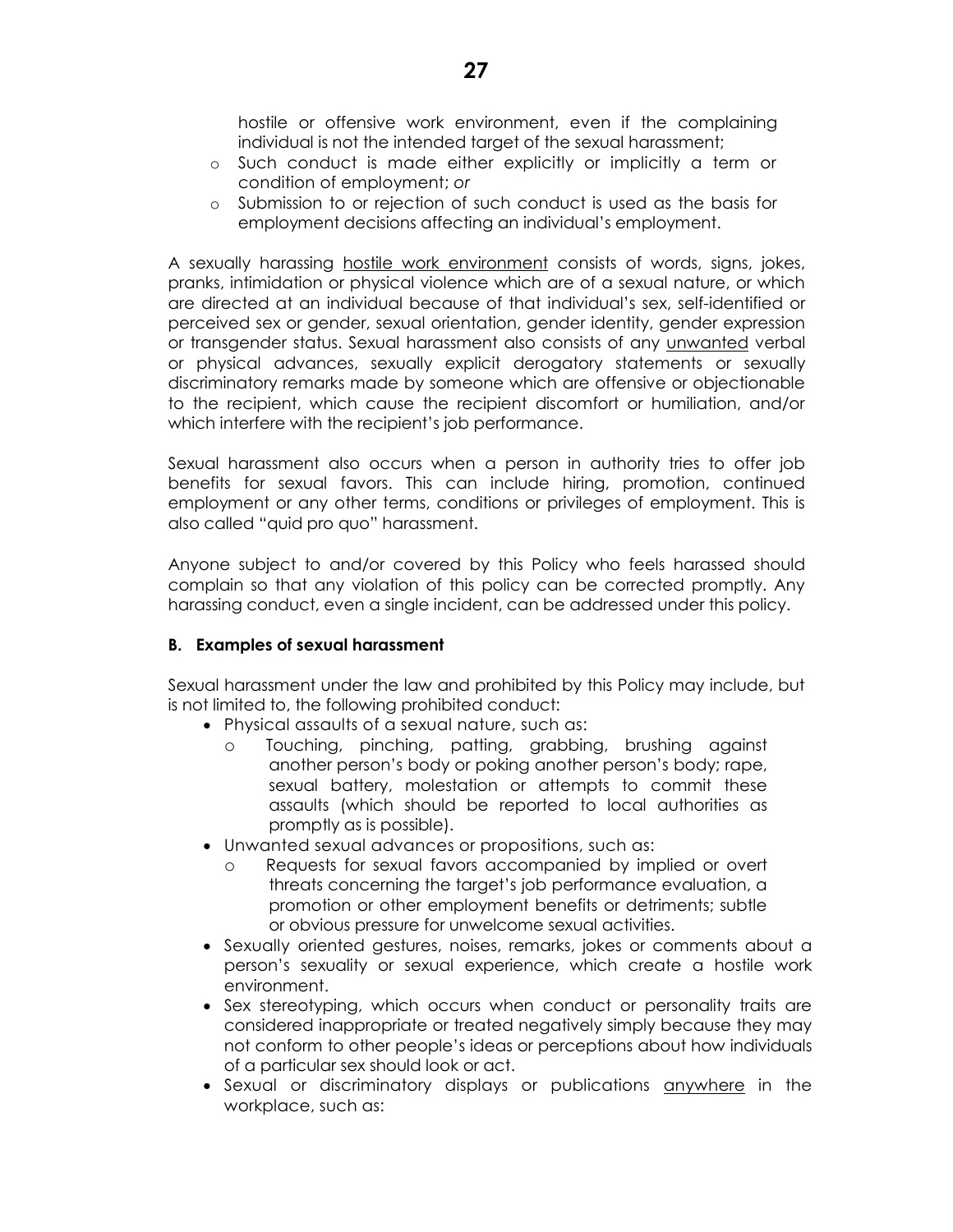- o Displaying pictures, posters, calendars, graffiti, objects, promotional material, reading materials or other materials that are sexually demeaning or pornographic. This includes such sexual displays on workplace computers or cell phones and sharing such displays while in the workplace or in a workrelated gathering or setting.
- Hostile actions taken against an individual because of that individual's sex, self-identified or perceived sex or gender, sexual orientation, gender identity, gender expression or transgender status, such as:
	- o Interfering with, destroying or damaging a person's workstation, tools or equipment, or otherwise interfering with the individual's ability to perform the job;
	- o Sabotaging an individual's work;
	- o Bullying, yelling, name-calling.

## **C. Retaliation**

In addition to sexual harassment, retaliation for opposing or complaining of sexual harassment or participating in investigations of sexual harassment is prohibited by law and prohibited under this Policy. No person covered by this Policy shall be subjected to such unlawful retaliation. Unlawful retaliation can be any adverse employment action, including being discharged, disciplined, discriminated against, or any action that would keep or discourage anyone covered by this Policy from coming forward to make or support a sexual harassment claim. Adverse action need not be job-related or occur in the workplace to constitute unlawful retaliation.

The New York State Human Rights Law and this Policy protect any individual who has engaged in "protected activity." Protected activity occurs when a person has:

- made a complaint of sexual harassment, either internally or with any anti-discrimination agency;
- testified or assisted in a proceeding involving sexual harassment under this Policy, the State Human Rights Law or other anti-discrimination law;
- opposed sexual harassment by making a verbal or informal complaint to Tioga County (including a supervisor or manager) or by simply informing a supervisor or manager of harassment;
- reported that another employee, intern, volunteer or non-employee covered by this Policy has been sexually harassed; or
- encouraged a fellow employee, intern, volunteer and/or non-employee covered by this Policy to report harassment.

Employees, interns, volunteers, and non-employees who believe they have been subjected to retaliation should report this conduct in accordance with the same reporting procedures as are outlined below. These complaints of retaliation will be investigated in accordance with the same procedures utilized to investigate a complaint of sexual harassment. Individuals also may file complaints of retaliation with the federal or state enforcement agencies (EEOC or New York State Division of Human Rights.) Any individual found to have engaged in retaliation as defined in this Policy may be subject to disciplinary action up to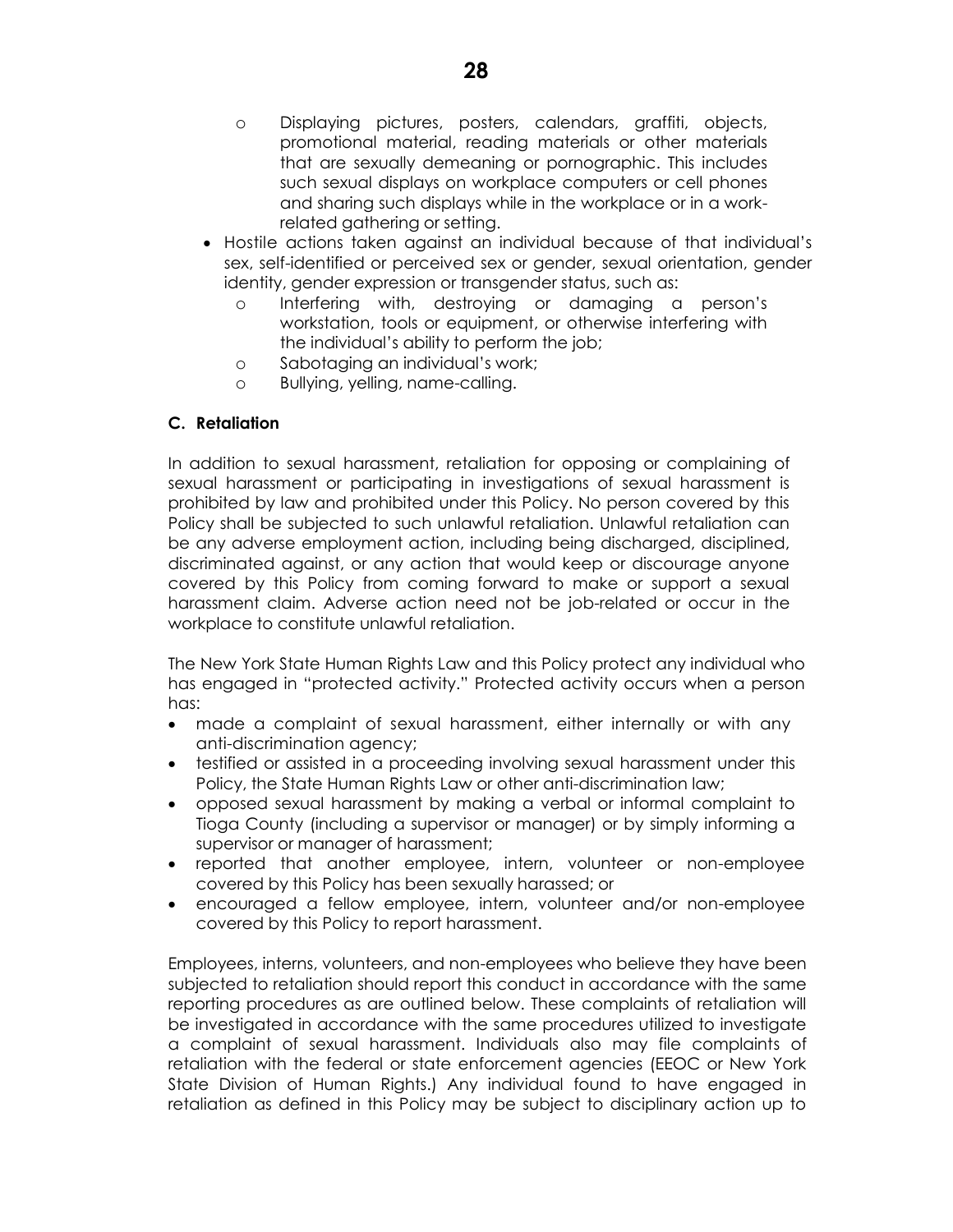and including termination, and/or other corrective or remedial action as necessary.

#### **III. REPORTING PROCEDURES AND RESPONSIBILITIES**

#### **A. Reporting Procedures**

**Preventing sexual harassment is everyone's responsibility.** Tioga County cannot prevent or remedy sexual harassment unless it knows about it. Any employee, intern, volunteer or non-employee who has been subjected to behavior that may constitute sexual harassment is strongly encouraged to report such behavior to the Compliance Officer set forth below. Anyone who witnesses or becomes aware of potential or perceived instances of sexual harassment should also report such behavior to the Compliance Officer.

- o Compliance Officer: The Personnel Officer or the County Attorney
- o In the event that the Compliance Officer is the subject of the complaint, complaints are to be made to the Tioga County Legislative Chair

Although encouraged, note that neither this Policy nor state or federal law requires that an individual tell an alleged harasser to stop his/her actions. Failure to do so does not preclude the individual from filing a complaint of sexual harassment. Individuals should feel free to keep written records of any actions which may constitute sexual harassment, including time, date, location, names of others involved, witnesses (if any), and who said or did what to whom.

Reports of sexual harassment may be made verbally or in writing. If made verbally, the Complaint must be reduced to writing by the individual who it was reported to. The written report must be given to the Compliance Officer. A form for submission of a written complaint can be found on the County's Intranet under "Employee Handbook – EH Forms", and all employees, interns, volunteers, and non-employees conducting business in the workplace are encouraged to use this complaint form. Individuals who are reporting sexual harassment on behalf of other employees, interns, volunteers or nonemployees should use the complaint form and note that it is on another person's behalf.

Employees, interns, volunteers or non-employees who believe they have been a target of sexual harassment may also seek assistance in other available forums, as explained below in the section on Legal Protections.

#### **B. Supervisory Responsibilities**

All managerial and supervisory personnel of Tioga County shall be responsible for enforcing this Policy and shall have particular responsibility for ensuring that the work environment under their supervision is free from sexual harassment and retaliation. In addition to being subject to discipline or other remedial action if they engaged in sexually harassing conduct themselves, **all supervisors and managers who receive a complaint or information about suspected sexual harassment, observe what may be sexually harassing behavior or for any**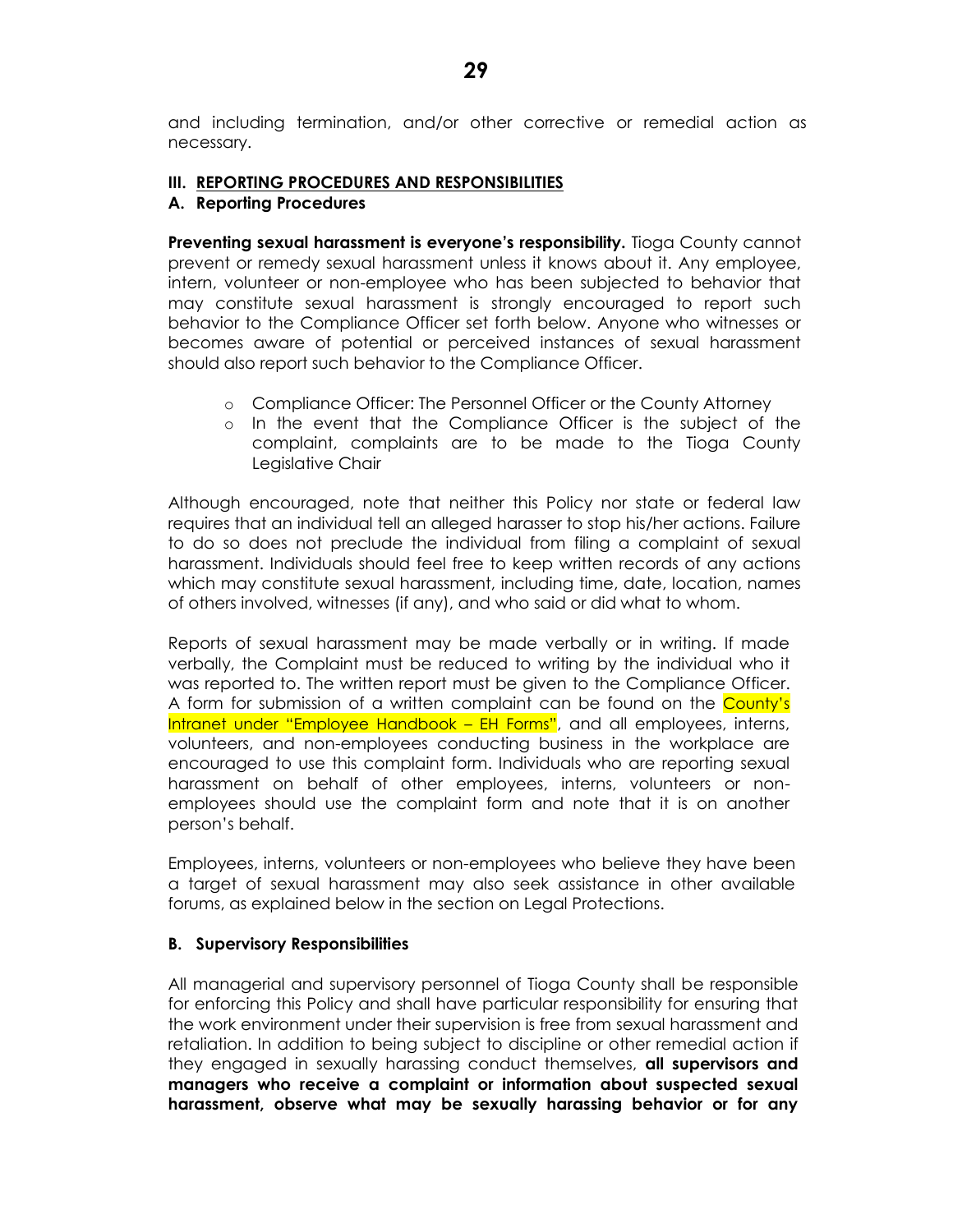**reason suspect that sexual harassment is occurring, are required to report same in writing, to the Compliance Officer.** Supervisors and managers will be subject to discipline (or other remedial and appropriate action) for failing to report suspected sexual harassment or otherwise knowingly allowing sexual harassment to continue.

Supervisors and managers will also be subject to discipline or other appropriate remedial action for engaging in retaliation.

#### **C. Tioga County's Responsibilities**

Tioga County will be responsible for ensuring that this Policy is provided to employees, interns, and volunteers, and that training on this Sexual Harassment Prevention Policy is conducted annually.

#### **IV. INVESTIGATION AND RESPONSE PROCEDURES**

All complaints or information about suspected sexual harassment will be investigated, whether that information was reported in verbal or written form. Investigations will be conducted in a timely manner and will be confidential to the extent possible.

An investigation of any complaint, information or knowledge of suspected sexual harassment will be prompt and thorough, commencing immediately and completed as soon as possible. The investigation will be confidential to the extent possible. All persons involved, including complainants, witnesses and alleged harassers will be accorded appropriate due process to protect their rights to a fair and impartial investigation.

Any employee, volunteer, intern or non-employee may be required to cooperate as needed in an investigation of suspected sexual harassment. As further set forth herein, Tioga County will not tolerate retaliation against those who file complaints, support another's complaint, or participate in the investigation of a complaint.

All investigations will be conducted by the Compliance Officer or their designee. The nature of an investigation may vary on a case by case basis dependent upon the circumstances and extent of the allegations. Generally, investigations should be conducted by the Compliance Officer or their designee in accordance with the following steps:

- Upon receipt of complaint, the Compliance Officer or their designee will conduct an immediate review of the allegations, and take interim actions, as appropriate. If the complaint is oral, encourage the individual to complete the "Complaint Form" in writing. If he or she refuses, prepare a Complaint Form or other write up of the complaint based on the oral reporting.
- If documents, emails or phone records are relevant to the allegations, take steps to obtain and preserve them.
- Request and review all relevant documents, including all electronic communications.
- Interview all parties involved, including any relevant witnesses;
- Create (at a minimum) written documentation of the investigation (such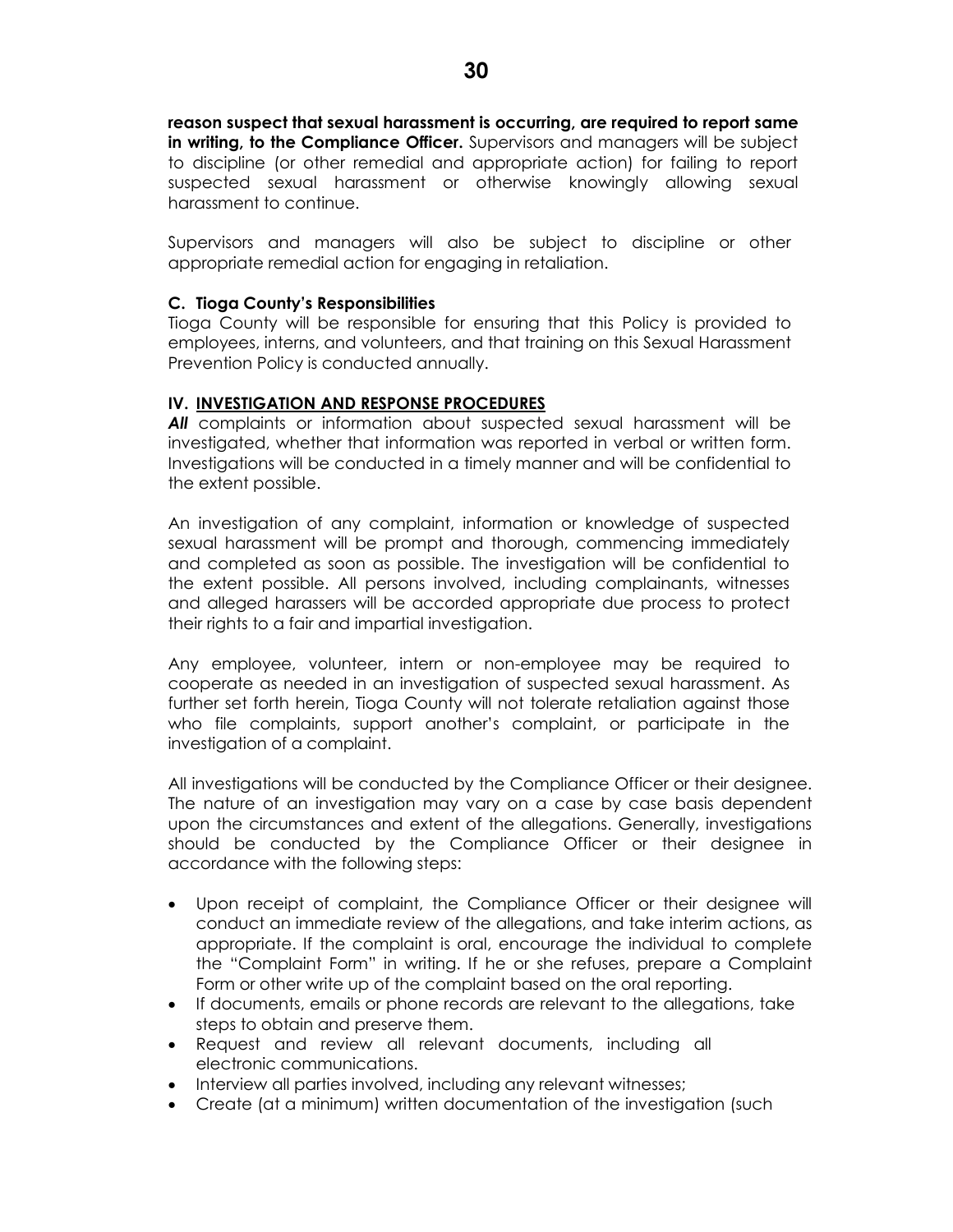as a letter, memo or email), which contains the following:

- oA list of all documents reviewed, along with a detailed summary of relevant documents;
- oA list of names of those interviewed, along with a detailed summary of their statements;
- oA timeline of events;
- oA summary of prior relevant incidents, reported or unreported; and
- oRecommendation(s) for the final resolution of the complaint, together with any recommendations for corrective or remedial actions to be taken.
- Keep the written documentation and associated documents in the employer's records.

Once the investigation is completed, the Compliance Officer or their designee will make a Final Determination as to whether the Policy has been violated.

The Compliance Officer or their designee shall promptly notify the complainant of the Final Determination, and also inform the complainant of their right to file a complaint or charge externally as outlined below.<sup>3</sup>

If a complaint of sexual harassment or retaliation is determined to be founded, Tioga County may take disciplinary and/or corrective action. The Compliance Officer will be responsible for overseeing the implementing of any corrective or remedial actions deemed necessary.

### **V. REIMBURSEMENT**

 $\overline{a}$ 

Any employee who has been subject to a judgement of personal liability for intentional wrongdoing in connection with a claim for sexual harassment shall reimburse Tioga County for any monies it paid to a complainant for what was found to be the employee's proportionate share of said judgement. These reimbursements must be made within ninety (90) days from payment by Tioga County to the Complainant. A failure to reimburse will result in the sum being withheld directly from the employee's compensation or through enforcement of a money judgement.

### **VI. FURTHER CONFIDENTIALITY AND DISCLOSURE**

In recognition of the personal nature of discrimination complaints and the emotional impact of alleged discrimination, Tioga County shall keep complaints as confidential as is consistent with a thorough investigation, applicable collective bargaining agreements, and other laws and regulations regarding employees and the workplace setting. For the protection of all individuals who make complaints or are accused of prohibited discrimination, every witness interviewed during an investigation under this Policy will be advised of the confidentiality

<sup>3</sup> Where a complaint was filed regarding sexual harassment against an individual other than the person making the written complaint, the person against whom the harassment was directed will be treated as the complainant for purposes of this Policy.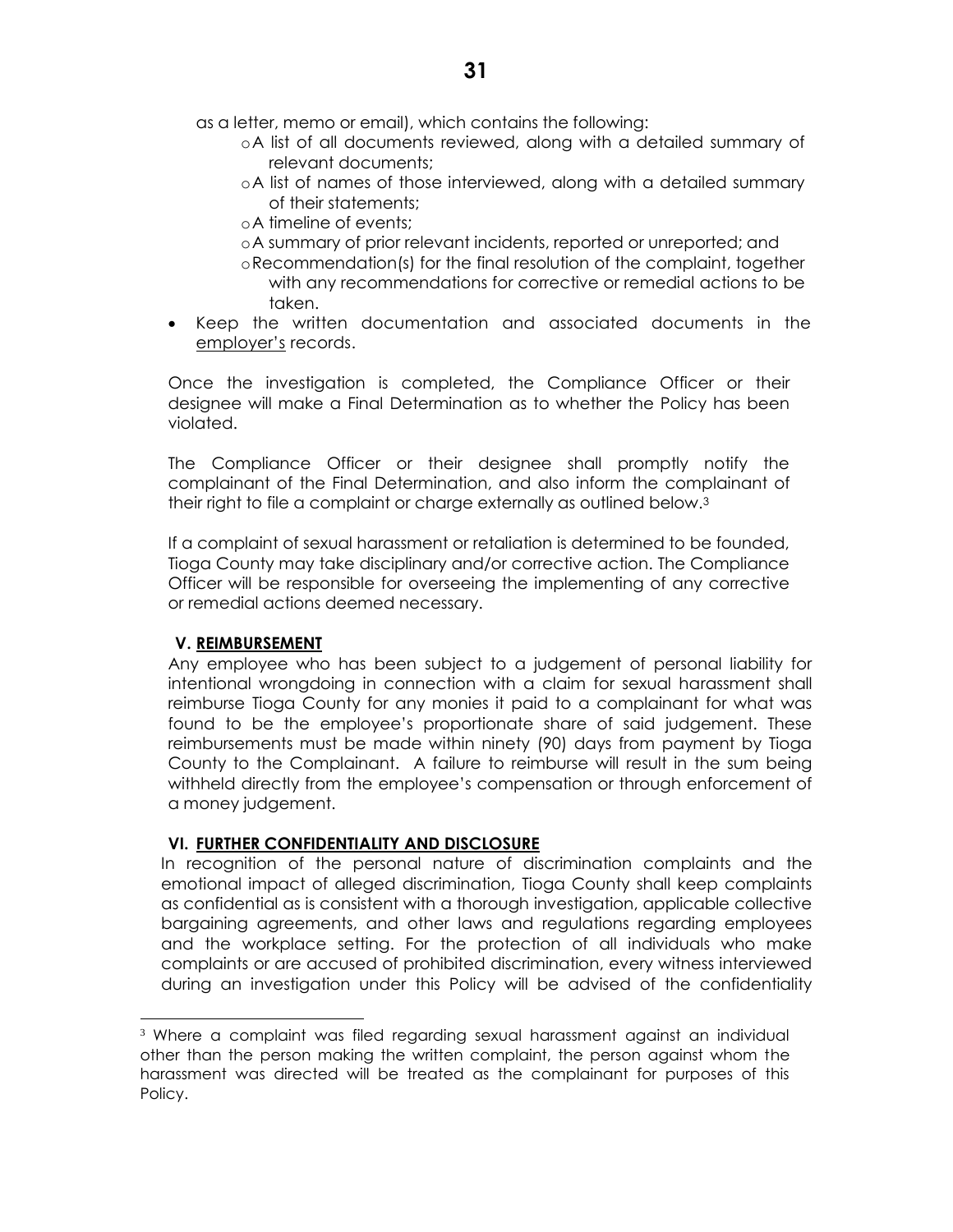requirement and instructed not to discuss the complaint, the investigation, or the persons involved. To the extent complaints made under this Policy implicate criminal conduct, Tioga County may be required by law to contact and cooperate with the appropriate law enforcement authorities.

The terms of any settlement or other resolution are subject to disclosure UNLESS the Complainant seeks confidentiality. This request for confidentiality may be revoked within a certain time period in accordance with State law.

## **VII. FALSE REPORTS**

Reporting of a false complaint is a serious act. In the event it is found that an individual bringing the complaint has knowingly made false allegations, Tioga County may take appropriate remedial action and/or disciplinary action in accordance with the provisions of applicable collective bargaining agreement and/or state law

## **VIII. LEGAL PROTECTIONS AND EXTERNAL REMEDIES**

Sexual harassment is not only prohibited by Tioga County but is also prohibited by state, federal, and, where applicable, local law.

Aside from the internal process at Tioga County, individuals may also choose to pursue legal remedies with the following governmental entities **at any time**.

## **A. New York State Division of Human Rights (DHR)**

The Human Rights Law (HRL), codified as N.Y. Executive Law, Art. 15, § 290 et seq., applies to employers in New York State with regard to sexual harassment, and protects employees, interns and non-employees. A complaint alleging violation of the Human Rights Law may be filed either with Division of Human Rights or in New York State Supreme Court. Complaints with DHR may be filed any time **within one year** of the harassment. If an individual did not file at DHR, they can sue directly in state court under the HRL, **within three years** of the alleged discrimination. An individual may not file with DHR if they have already filed a HRL complaint in state court.

Complaining internally to Tioga County does not extend the time for filing a complaint with DHR or in court. The one year or three years is counted from date of the most recent incident of harassment.

An individual does not need an attorney to file a complaint with DHR, and there is no cost to file with DHR.

DHR will investigate the complaint and determine whether there is probable cause to believe that discrimination has occurred. Probable cause cases are forwarded to a public hearing before an administrative law judge. If discrimination is found after a hearing, DHR has the power to award relief, which varies but may include requiring the employer to act to stop the harassment, or redress the damage caused, including paying monetary damages, attorney's fees and civil fines.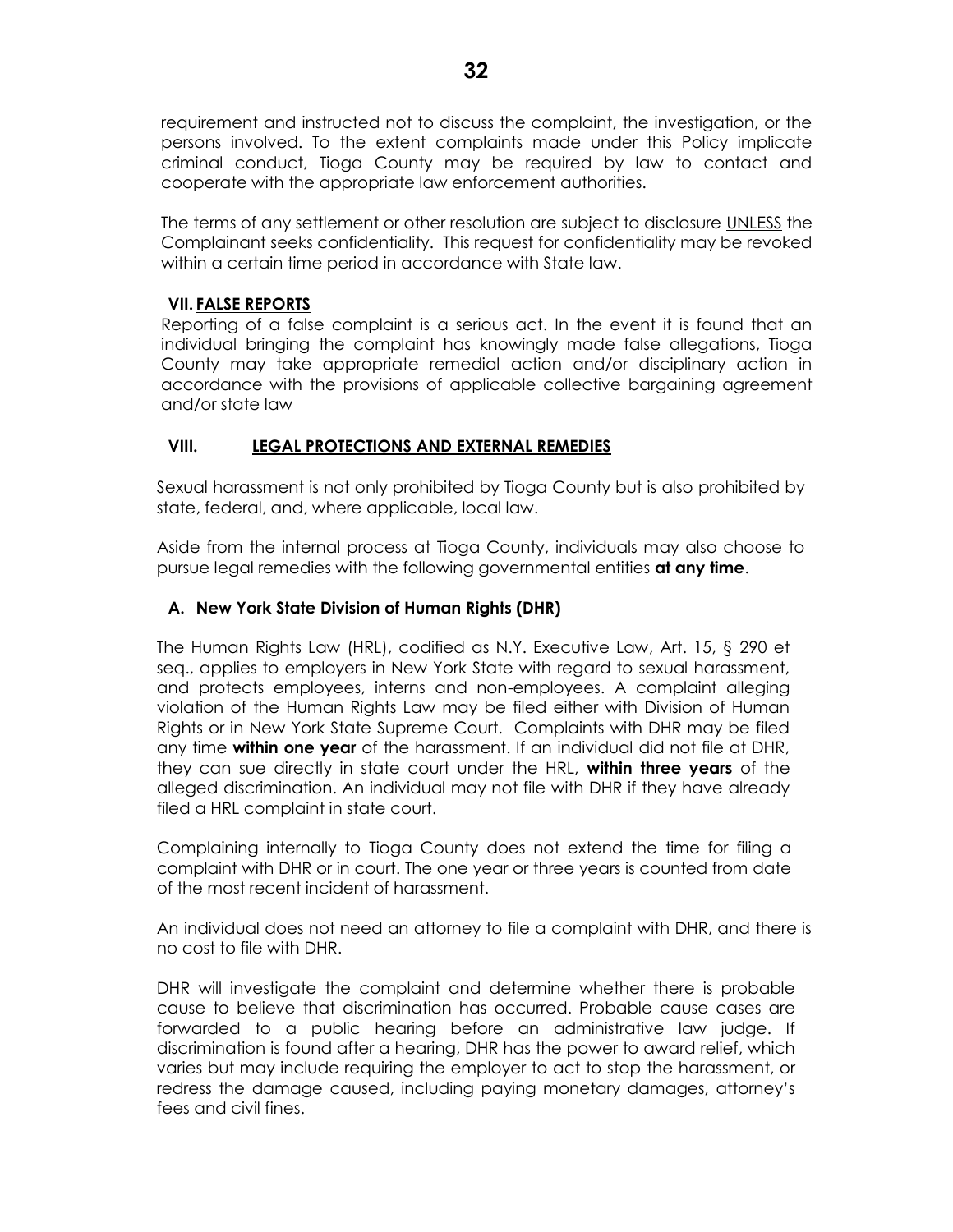Contact DHR at (888) 392-3644 or visit dhr.ny.gov/complaint for more information about filing a complaint. The website has a complaint form that can be downloaded, filled out, notarized and mailed to DHR. The website also contains contact information for DHR's regional offices across New York State.

## **B. United States Equal Employment Opportunity Commission (EEOC)**

The EEOC enforces federal anti-discrimination laws, including Title VII of the 1964 federal Civil Rights Act (codified as 42 U.S.C. § 2000e et seq.). An individual can file a complaint with the EEOC anytime within **300 days** from the harassment. There is no cost to file a complaint with the EEOC. The EEOC will investigate the complaint, and determine whether there is reasonable cause to believe that discrimination has occurred, at which point the EEOC will issue a Right to Sue letter permitting the individual to file a complaint in federal court.

The EEOC does not hold hearings or award relief, but may take other action including pursuing cases in federal court on behalf of complaining parties. Federal courts may award remedies if discrimination is found to have occurred.

If an individual believes that he/she has been discriminated against at work, he/she can file a "Charge of Discrimination." The EEOC has district, area, and field offices where complaints can be filed. Contact the EEOC by calling 1-800- 669-4000 (1-800-669-6820 (TTY)), visiting their website at [www.eeoc.gov](http://www.eeoc.gov/) or via email at [info@eeoc.gov](mailto:info@eeoc.gov)

If an individual filed an administrative complaint with DHR, DHR will file the complaint with the EEOC to preserve the right to proceed in federal court.

### **C. Local Protections**

Many localities enforce laws protecting individuals from sexual harassment and discrimination. An individual should contact the county, city or town in which they live to find out if such a law exists.

### **D. Contact the Local Police Department**

If the harassment involves physical touching, coerced physical confinement or coerced sex acts, the conduct may constitute a crime. Contact the local police department.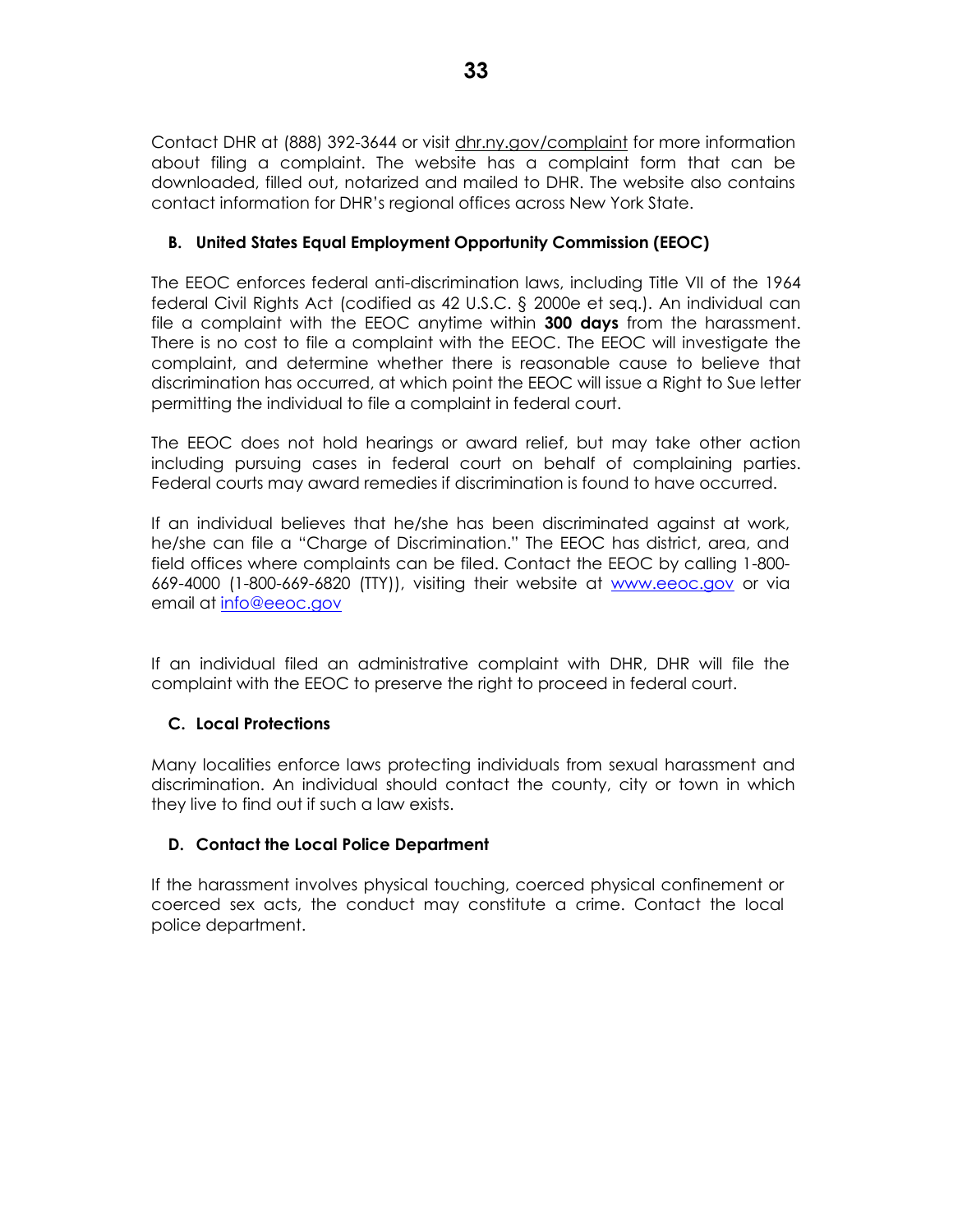REFERRED TO: PUBLIC WORKS PERSONNEL COMMITTEE

RESOLUTION NO. -18 AUTHORIZE CONTINUANCE OF FULL-TIME, HIGHWAY WORKER (SEASONAL) POSITION PUBLIC WORKS

WHEREAS: Resolutions 123-18 and 149-18 authorized the creation and filling of a full-time, Highway Worker (Seasonal) position in the Tioga County Department of Public Works from May 16, 2018 through October 12, 2018; and

WHEREAS: Due to an extended leave of absence of another staff person, the Commissioner of Public Works would like to extend the duration of said temporary position in order to adequately staff his department; therefore be it

RESOLVED: That the Tioga County Legislature authorizes Cody Feeko's employment as a full-time, Highway Worker (Seasonal) shall continue beyond October 12, 2018 and end at the close of business on December 3, 2018.